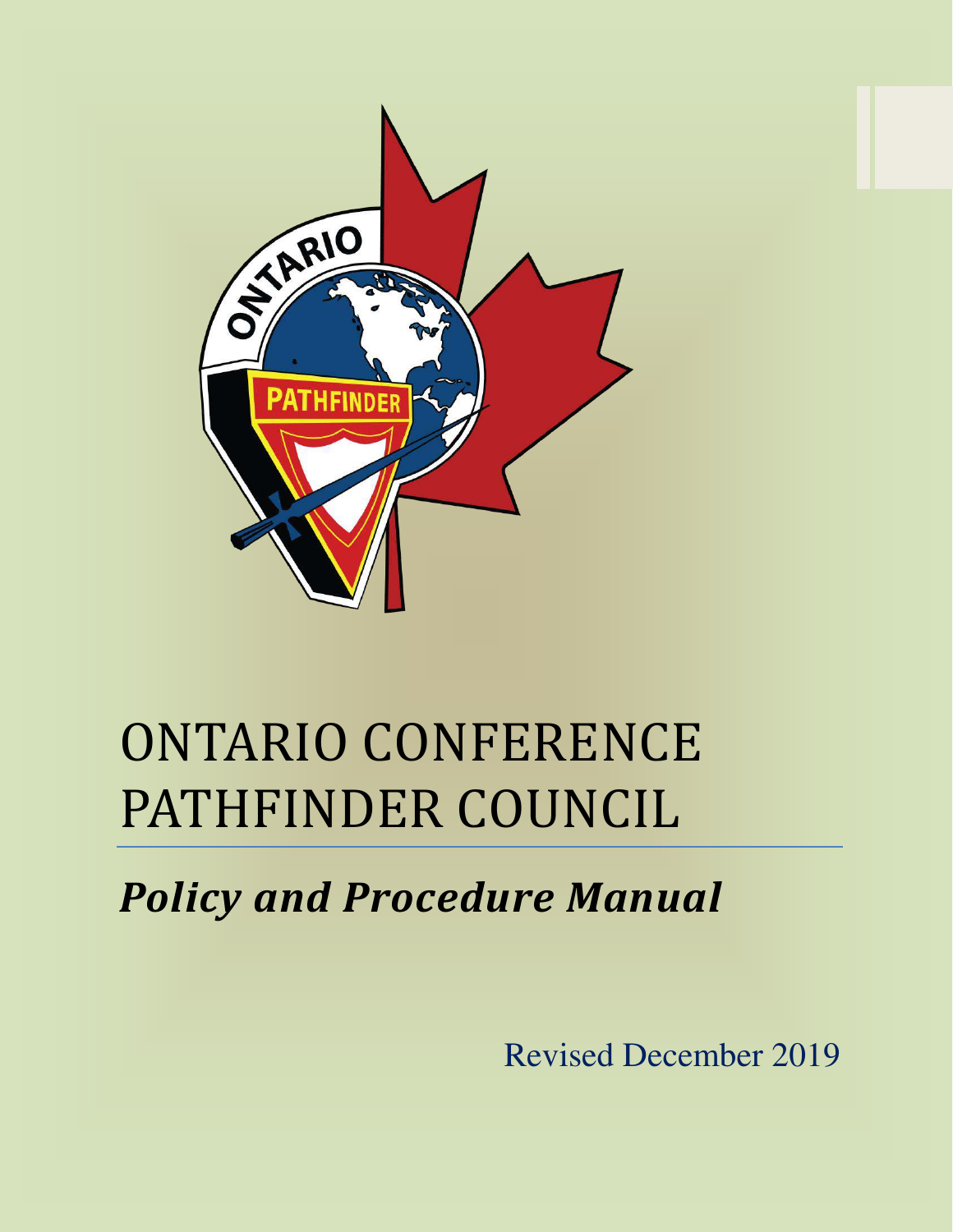# **ONTARIO PATHFINDER COUNCIL**

# POLICY AND PROCEDURE MANUAL

| 1.  |  |
|-----|--|
| 1.1 |  |
| 1.2 |  |
| 1.3 |  |
| 2.  |  |
| 2.1 |  |
| 2.2 |  |
| 2.3 |  |
| 2.4 |  |
| 2.5 |  |
| 3.  |  |
| 3.1 |  |
| 3.2 |  |
| 3.3 |  |
| 3.4 |  |
| 4.  |  |
| 4.1 |  |
| 4.2 |  |
| 4.3 |  |
| 4.4 |  |
| 5.  |  |
| 5.1 |  |
| 5.2 |  |
| 5.3 |  |
|     |  |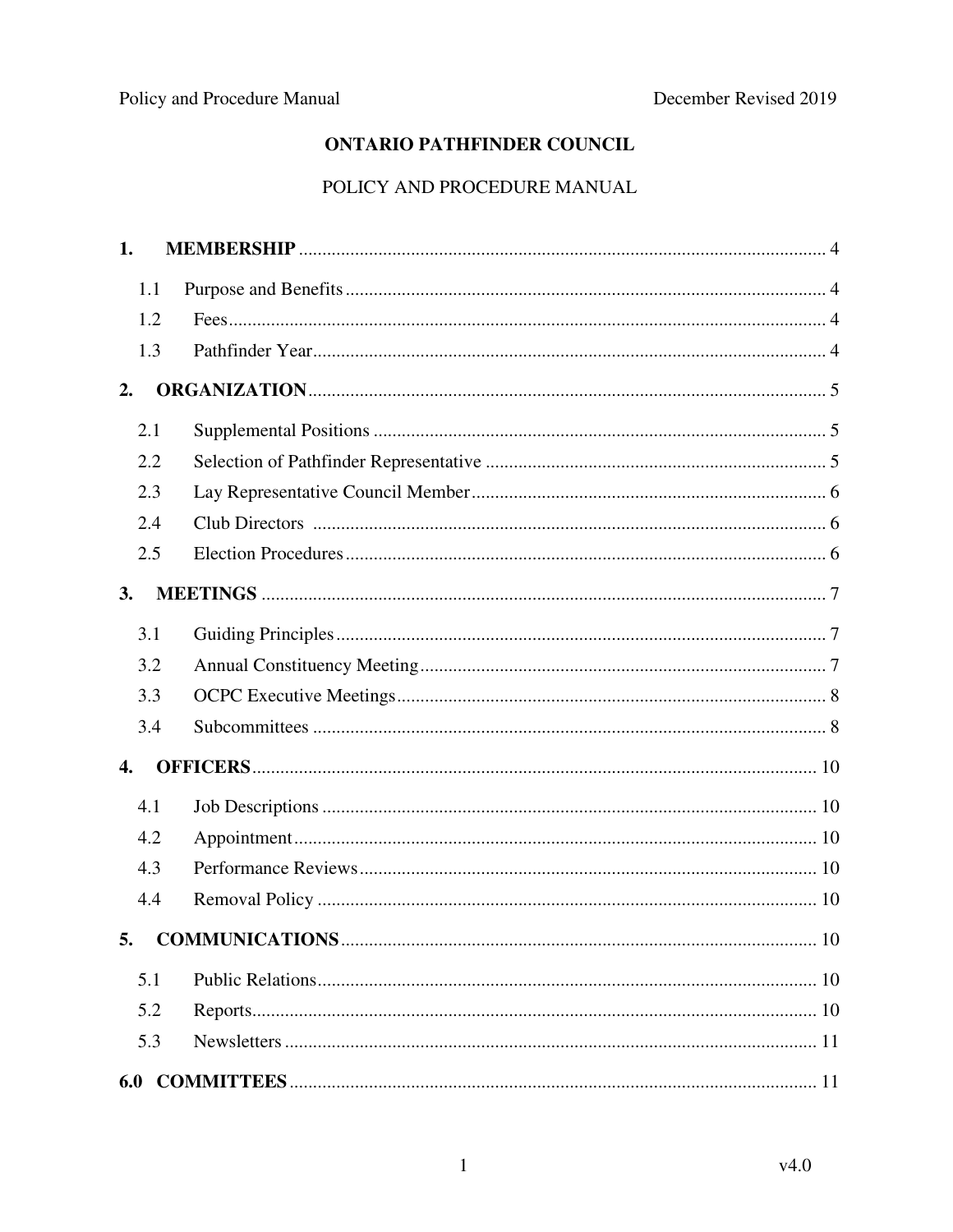|      | Policy and Procedure Manual | December Revised 2019 |
|------|-----------------------------|-----------------------|
| 6.1  |                             |                       |
| 6.2  |                             |                       |
| 6.3  |                             |                       |
| 6.4  |                             |                       |
| 6.5  |                             |                       |
| 6.6  |                             |                       |
| 6.7  |                             |                       |
| 6.8  |                             |                       |
| 7.   |                             |                       |
| 7.1  |                             |                       |
| 7.2  |                             |                       |
| 7.3  |                             |                       |
| 7.4  |                             |                       |
| 7.5  |                             |                       |
| 7.6  |                             |                       |
| 8.   |                             |                       |
| 8.1  |                             |                       |
| 8.2  |                             |                       |
| 8.3  |                             |                       |
| 8.4  |                             |                       |
| 9.   |                             |                       |
| 9.1  |                             |                       |
| 9.2  |                             |                       |
| 9.3  |                             |                       |
| 9.4  |                             |                       |
| 9.5  |                             |                       |
| 10.0 |                             |                       |
| 10.1 |                             |                       |
| 10.2 |                             |                       |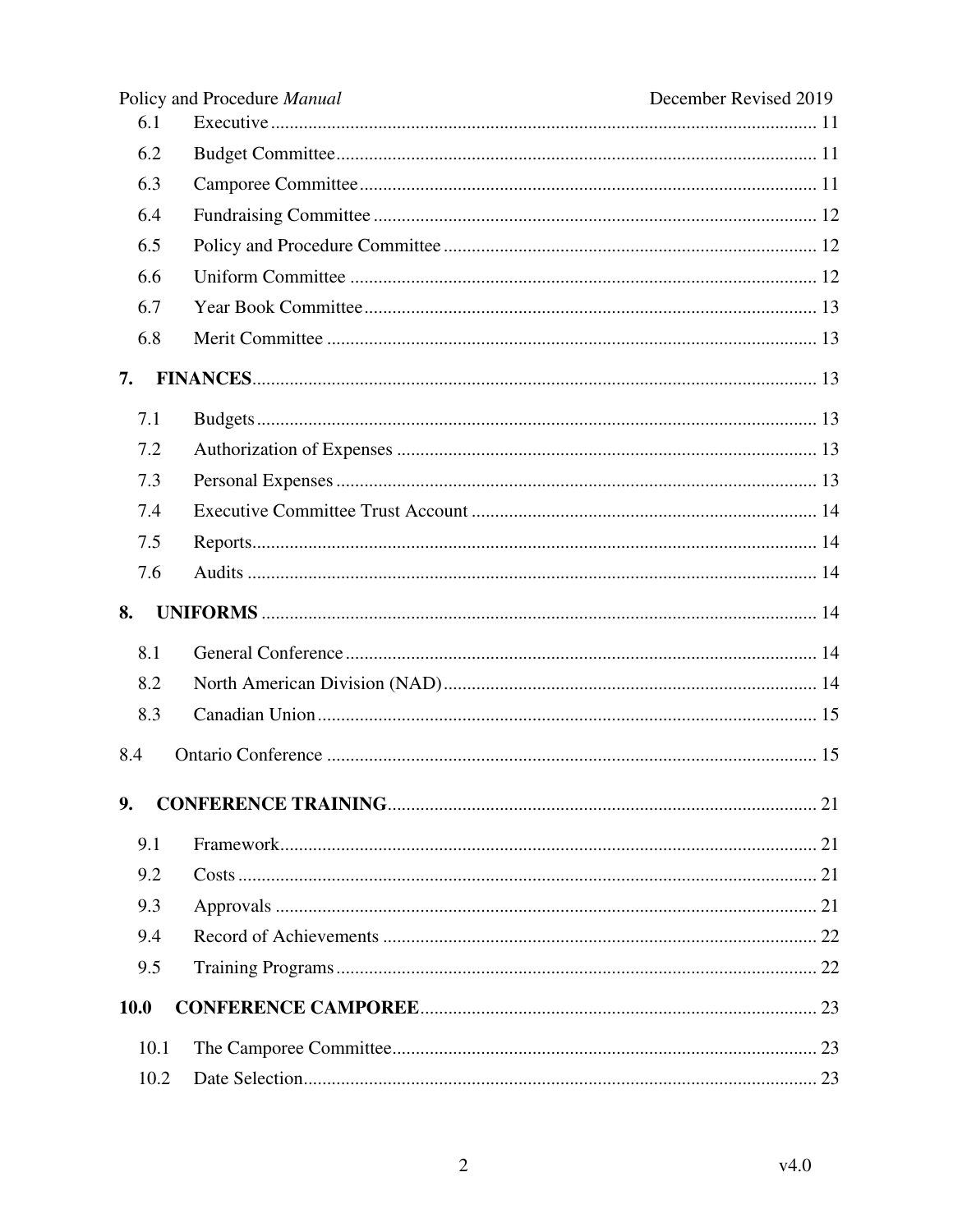| 10.3 | Policy and Procedure Manual | December Revised 2019 |
|------|-----------------------------|-----------------------|
| 10.4 |                             |                       |
| 11.  |                             |                       |
| 11.1 |                             |                       |
| 12.  |                             |                       |
| 13.  |                             |                       |
| 13.1 |                             |                       |
| 13.2 |                             |                       |
| 13.3 |                             |                       |
| 13.4 |                             |                       |
| 13.5 |                             |                       |
| 13.6 |                             |                       |
| 14.  |                             |                       |
| 14.1 |                             |                       |
| 14.2 |                             |                       |
| 14.3 |                             |                       |
| 14.4 |                             |                       |
| 15.  |                             |                       |
| 15.1 |                             |                       |
| 15.2 |                             |                       |
| 15.3 |                             |                       |
| 15.  |                             |                       |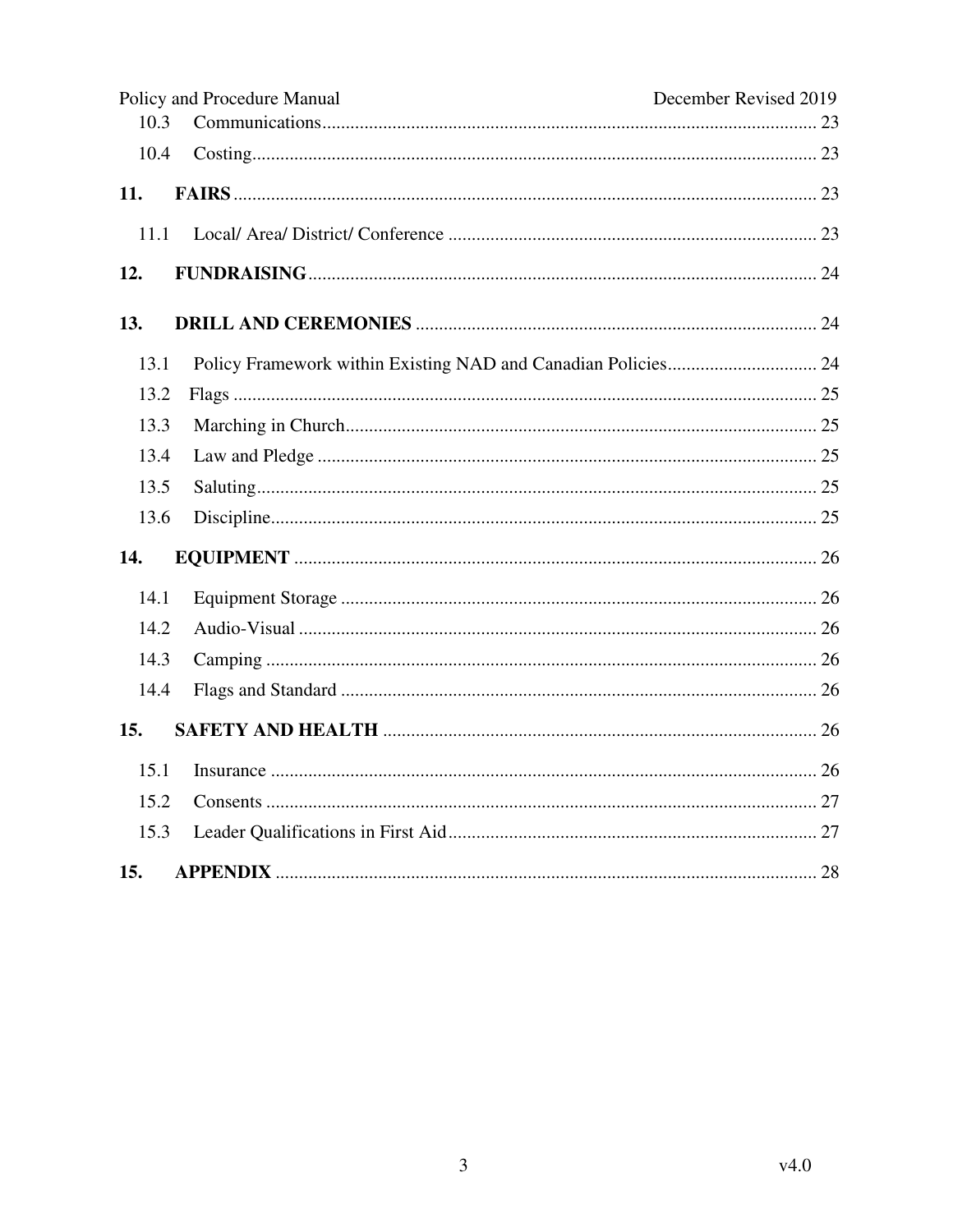# **1. MEMBERSHIP**

Membership in the Ontario Conference Pathfinder Council (OCPC) shall be open to all Pathfinder clubs in Ontario. Clubs must identify with and be prepared to abide by the Council's objectives, constitution, policies and procedures

To be a registered member clubs must meet the following criteria:

- Completion of yearly registration form
- Submission of annual registration fee
- Completion and submission of Vulnerable screening checks for staff and volunteers 16 years and over

#### 1.1 Purpose and Benefits

#### Purpose:

The purpose of the OCPC is to facilitate a unified body representative of Pathfinders throughout Ontario who are authorized to make decisions on behalf of this group. Benefits:

Members of the OCPC participate in:

- Conference sponsored youth events
- Camporee
- Program activities
- Leadership training courses
- Service and community projects
- Training opportunities
- 1.2 Fees

Each Ontario Pathfinder Club shall pay an annual membership fee as determined annually by the Executive Committee. The Membership fee shall be due by October 15. Each member club shall be issued a membership certificate on payment of fees and submission of Vulnerable Screening checks and volunteer forms.

# 1.3 Pathfinder Year

Fiscal Year:

The Pathfinder Fiscal year shall be from January 1 to December 31.

# Program Year:

The Pathfinder Year shall be from September 1 to August 31. Points will be collected and credited to clubs according to the program year.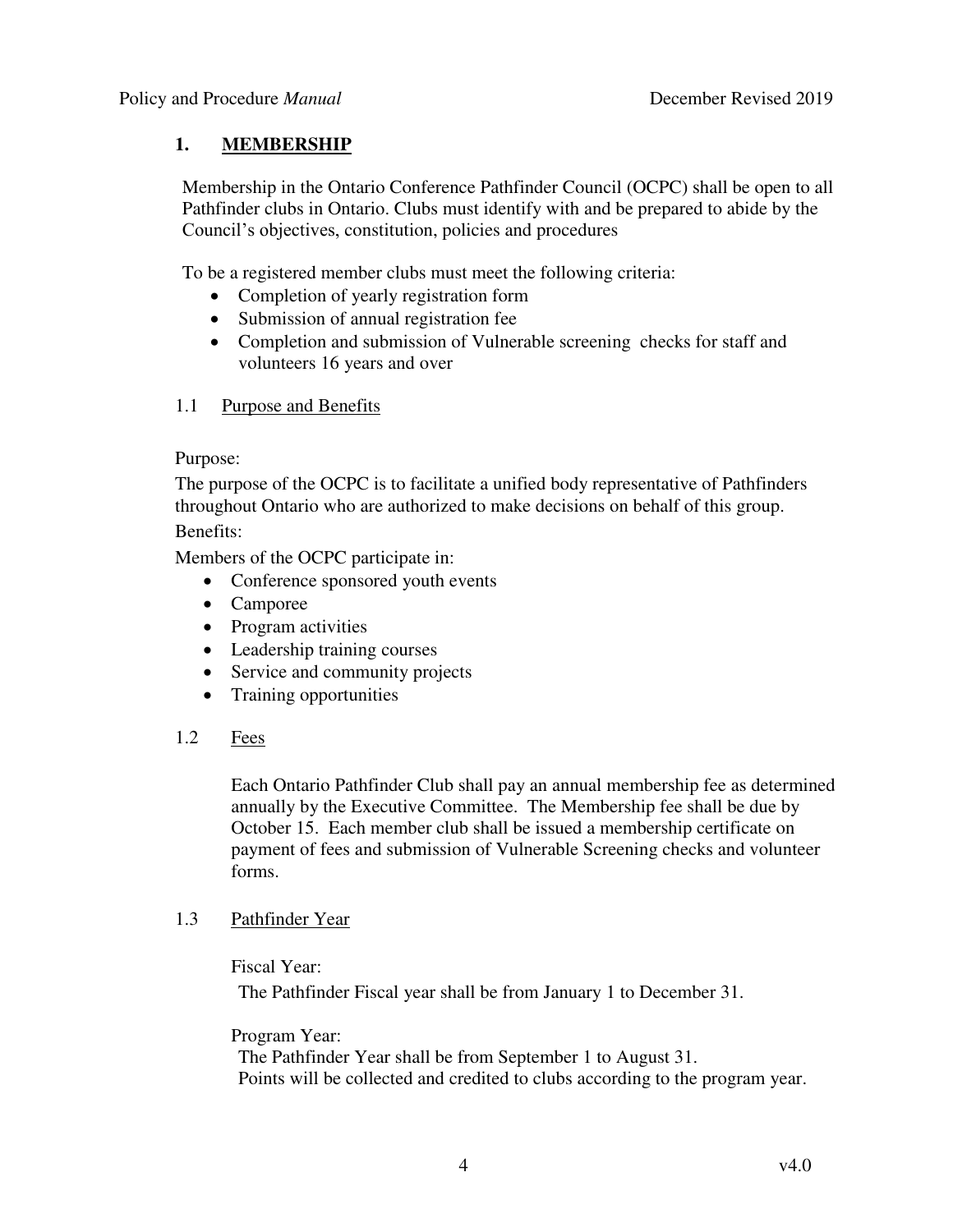# **2. ORGANIZATION**

#### 2.1 Supplemental Positions

The Executive Committee may from time to time, create special committees such as task forces for special purposes.

#### 2.2 Selection of Pathfinder Representative

Youth Pathfinder Representative:

One youth Pathfinder Council Member is selected for a three year term

2.2.1 Application

Each Club Director, in consultation with the Area Coordinator, may nominate eligible Pathfinder by submitting a letter of recommendation and the OCPC Teen Pathfinder Nominating Form to the Executive Committee (see form  $#001$  – appendix).

As elections are held in October of each year, letters of recommendation must be received by the OCPC Secretary by June and withdrawals should be made at least one month before election date.

# 2.2.2 Minimum Qualifications

- 1. Three years of Pathfinder service or be a Counselor-in-Training or TLT.
- 2. Be willing to attend and participate in Executive Committee meetings and other activities of the Council.

# 2.2.3 Selection Criteria

The Criteria for selection of Youth Pathfinder Executive Committee Members are:

- 1. Regular Attendance at local club meetings
- 2. Conduct at home, school, church and club
- 3. Spirituality
- 4. Participation in various church functions
- 5. Interest in the advancement of Pathfindering in Ontario

The Club Director will supply a report on the above using the OCPC Teen Pathfinder Council Member Nomination Form (see Appendix).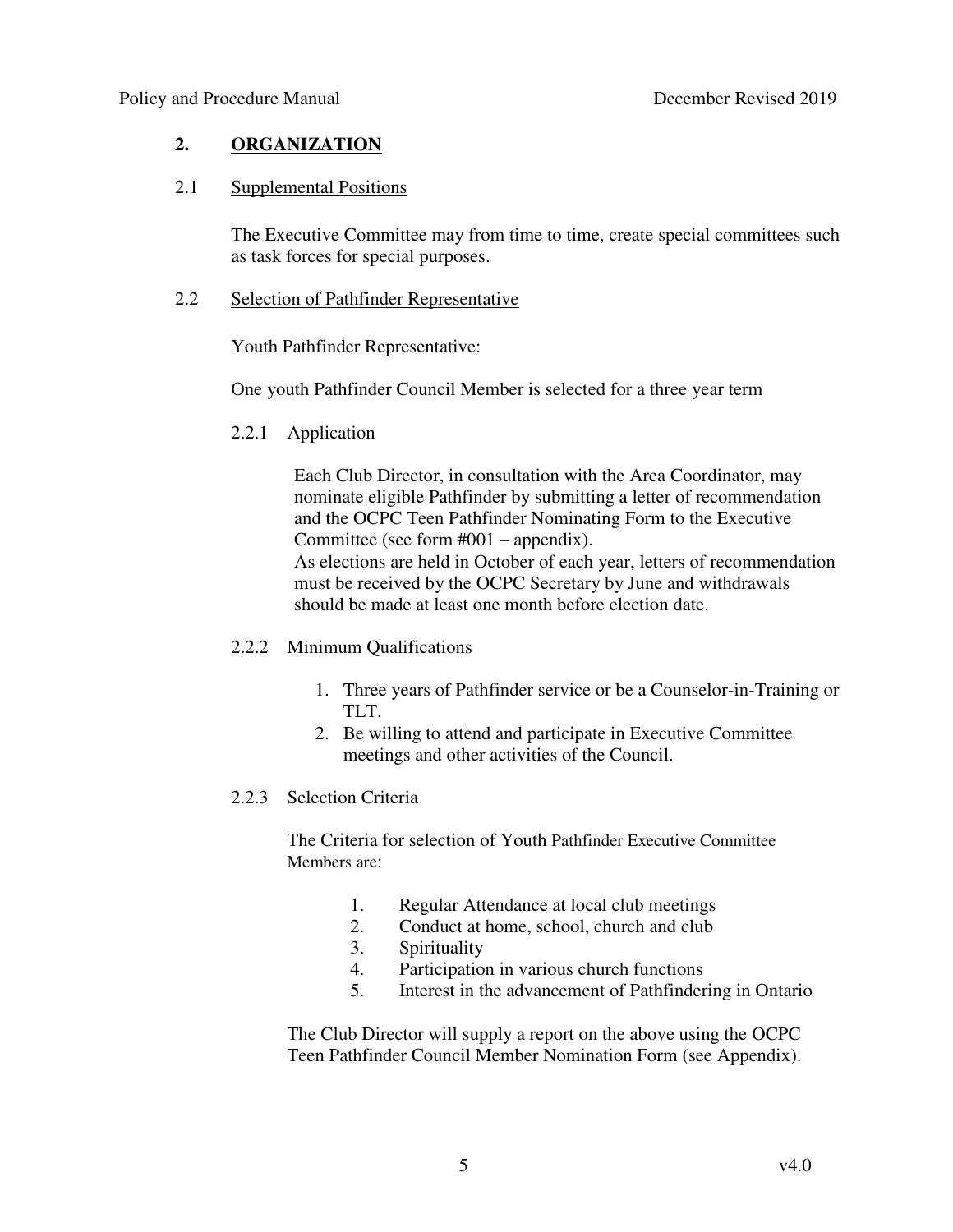# 2.2.4 References

Letters of recommendation are required from three (3) of the following persons, not related to the nominee:

- Club Director
- Area Coordinator
- School Teacher
- Church Elder
- Pastor
- Sabbath School Teacher
- AY Leader
- Employer

# 2.2.5 Communication of Selection/Rejection

Application for these positions does not guarantee acceptance. The Council Secretary will communicate the results of the selection to all Club Directors who submit nominations. Directors and nominees will be sent a letter within two weeks following elections.

#### 2.3 Lay Representative Council Members

Lay Representative is to be selected according to the provisions of the OCPC constitution.

#### 2.4 Club Directors

One Club Director is selected at the annual Pathfinder Convention from among clubs registered with the OCPC and is elected to serve each year on the Pathfinder Executive Committee.

# 2.5 Election Procedures

Election Procedures are as specified in the OCPC Constitution.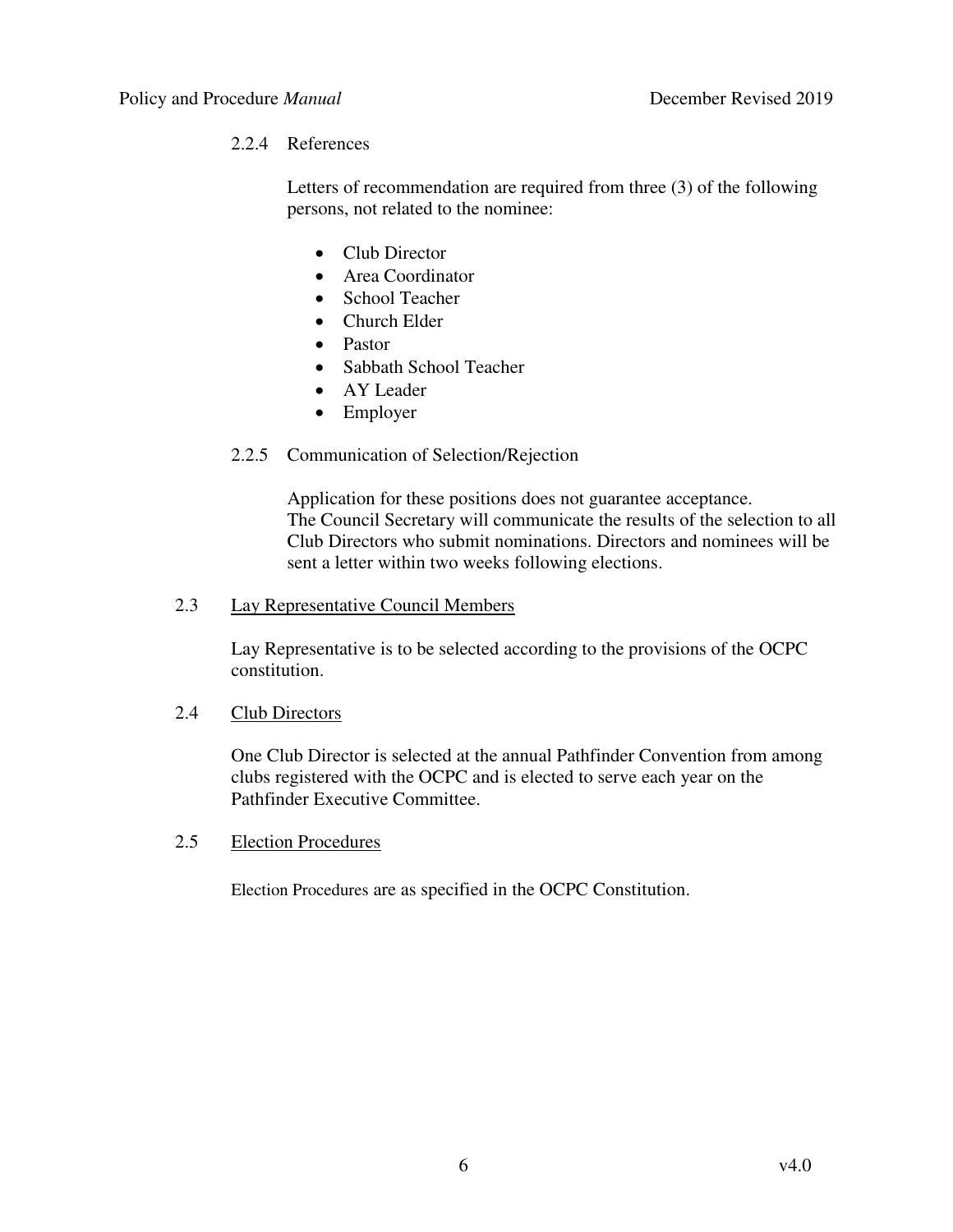# **3. MEETINGS**

# 3.1 Guiding Principles

#### 3.1.1 Quorum

A quorum is fifty percent (50%) plus one (1) of the total membership of any committee or OCPC. For decisions to be made, a quorum must be present at the meeting.

3.1.2 Regrets

In the event that a Committee or Council Member is unable to attend the scheduled meeting, regrets shall be communicated to the Chairperson or Secretary prior to the meeting.

3.1.3 Minutes

A secretary shall keep minutes of all meetings of council, executive, subcommittee or special meeting and distribute them to members and the Executive Coordinator.

3.1.4 Attendance

A record of attendance shall be maintained of all committee meetings. Committee members should maintain a 75% attendance record.

# 3.1.5 Decision making

All committee decisions shall require majority vote.

#### 3.2 Annual Constituency Meeting

#### 3.2.1 Purpose

The OCPC Annual Constituency meeting shall be held in the Fall of each year for:

- 1. Elections
- 2. Receiving financial reports
- 3. Fall planning for the next year's master calendar
- 4. Other business as deemed necessary by Executive Committee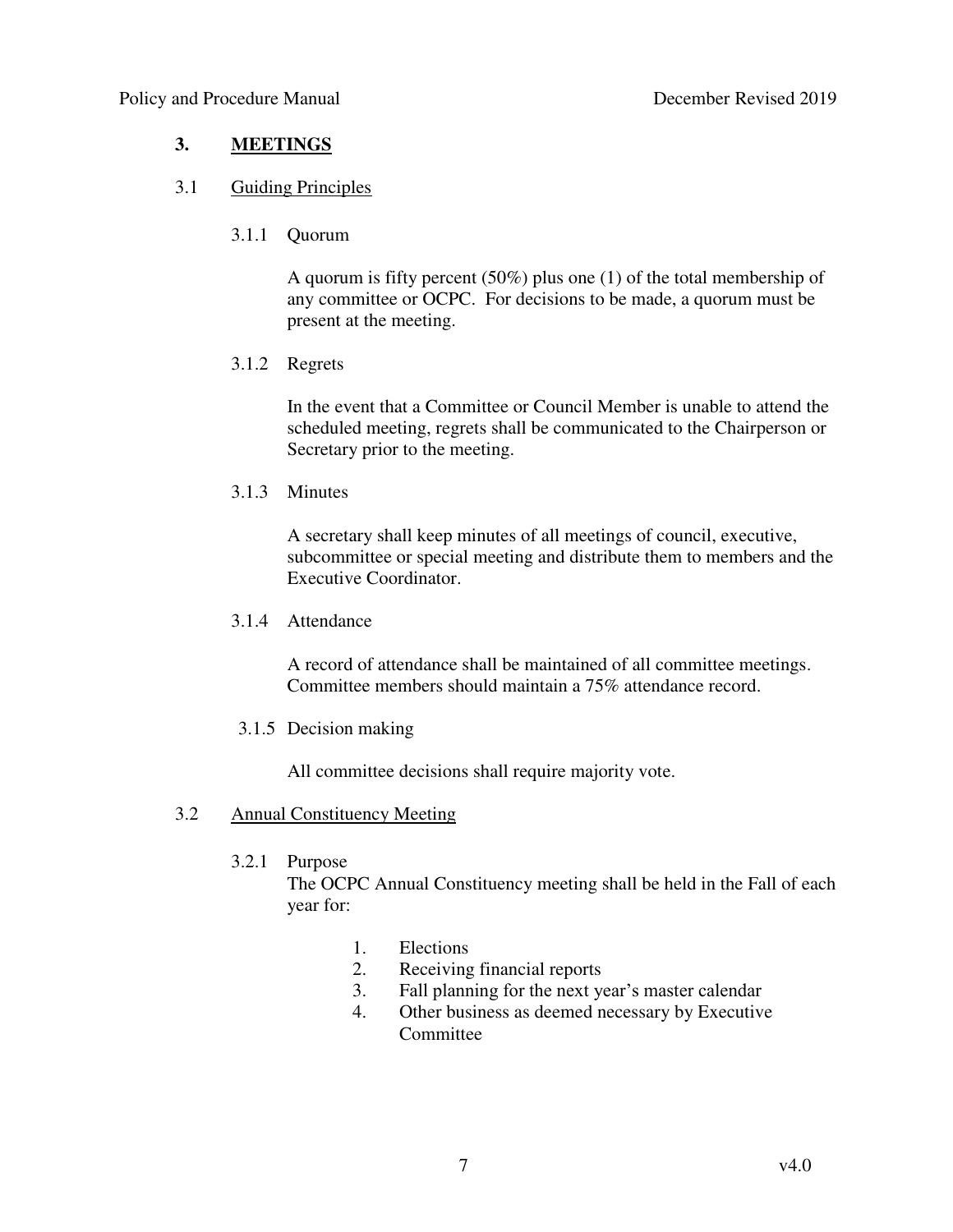#### Policy and Procedure *Manual* December Revised 2019 3.2.2 Notice

The Council Secretary shall give notice to Executive Committee Members and to Member Clubs in accordance with the Constitution.

# 3.2.3 Chairperson

The Executive Coordinator or designate shall preside and chair all OCPC meetings.

# 3.3 OCPC Executive Meetings

# 3.3.1 Frequency

The Executive Committee shall meet quarterly and more often when necessary. Special meetings may be called by the Executive Coordinator or by nine (9) members of the Executive or 25% of the Council.

# 3.3.2 Chairperson

The Executive Coordinator or designate shall preside and chair all Ontario Pathfinder and Executive meetings.

# 3.3.3 Minutes

The Council Secretary shall keep minutes of all meetings of the Council and Executive Committee and shall conduct all ordinary correspondence.

# 3.4 Subcommittees

# 3.4.1 Purpose

Subcommittees will be defined as either AdHoc or Standing. An AdHoc committee is one that is selected by the Council to carry out a specific task. Each subcommittee should meet regularly until their assignment is complete.

# 3.4.2 Minutes

Minutes of each subcommittee meeting shall be recorded, and following approval of the committee, shall be signed and distributed to the Executive Committee Members and the committee members.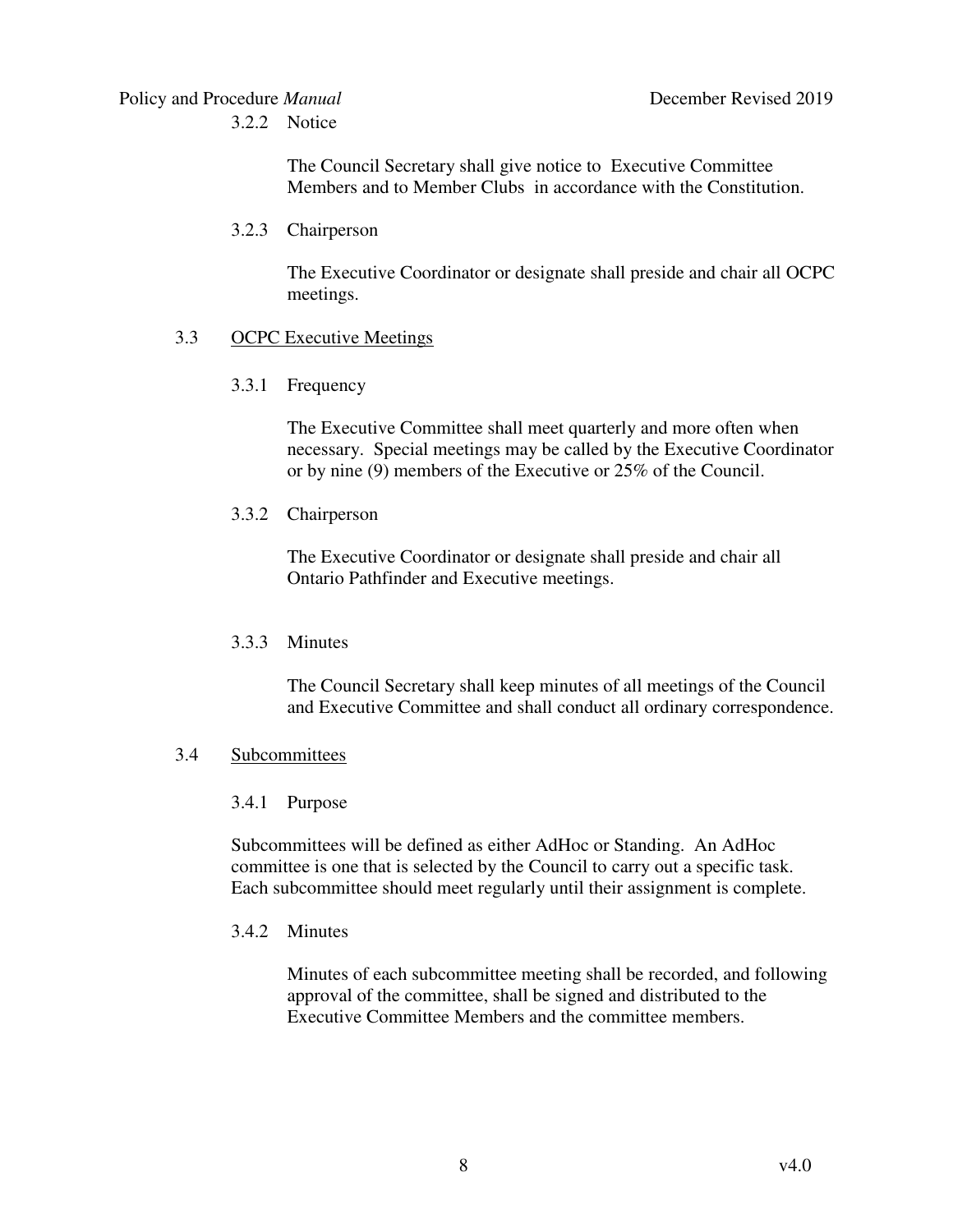- 3.4.3 The chairperson of the subcommittee shall:
	- 1. Be a Executive Committee member
	- 2. Prepare an agenda prior to the meeting
	- 3. Chair all meetings
	- 4. Schedule meetings on a regular basis
	- 5. Ensure meetings start and end on time
- 3.4.4 The Secretary shall:
	- 1. Be a member of and be selected by the subcommittee
	- 2. Record minutes of all meetings
	- 3. Circulate minutes to subcommittee members for approval
	- 4. Except under specific confidential circumstances, arrange for approved minutes to be circulated to the Executive Committee members
- 3.4.5 The Members shall:
	- 1. Participate in committee discussions
	- 2. Attend the majority of meetings
	- 3. Submit agenda items to the chairperson
	- 4. Encourage the chairperson to call a meeting if a fair amount of time has elapsed since the last meeting

#### 3.4.6 Decisions

All committee decisions shall require majority vote or consensus. If this cannot be achieved, the motion/topic shall be forwarded to the Council Executive for discussion. All decisions, and/or recommendations must be reported in writing to the Executive Committee for final approval.

#### 3.4.7 Dissolution

The request to dissolve a standing committee shall be in the form of committee action with the subsequent approval of the Executive Coordinator. The Adhoc Committee is dissolved upon the completion of their task.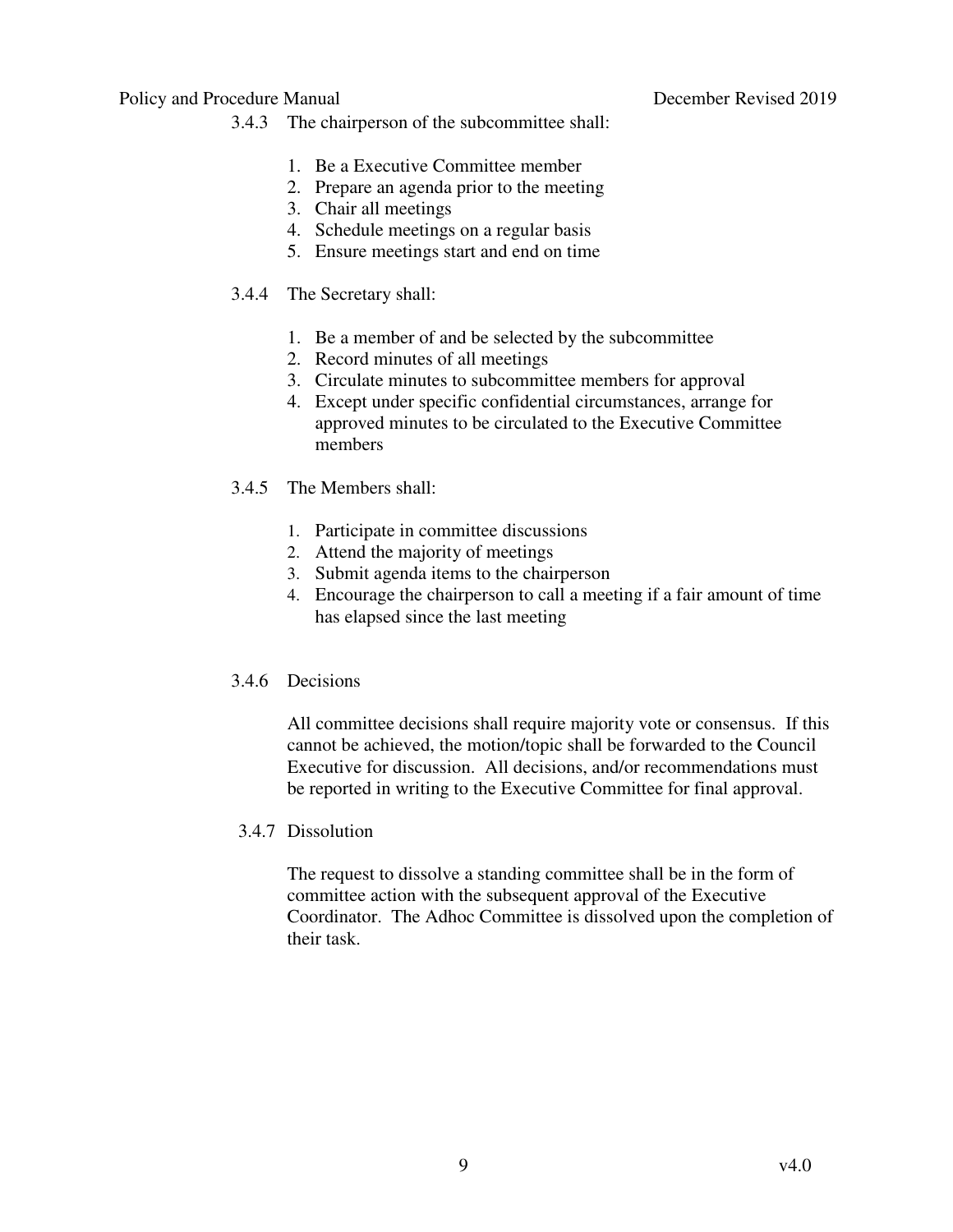# **4. OFFICERS**

#### 4.1 Job Descriptions

Job descriptions are specified in the Constitution and By-Laws.

#### 4.2 Appointment

Election, appointment, and office are described in the Constitution and By-laws.

# 4.3 Performance Reviews

The performance of each officer should be reviewed annually by use of questionnaires to their assigned area or district, by their supervisor. The results from the questionnaires should be tabulated and carefully analyzed by the supervisor of the officer, and used to complete the performance review. If the officer's performance is rated as marginal or below, the Council Executive shall be informed and requested to advise the supervisor of action to determine whether or not the officer should be allowed to continue to serve.

# 4.4 Removal Policy

Officers whose function or lifestyle is reported to be questionable should be investigated and counseled to verify or dismiss allegations made against them. If after investigation it then becomes clear that it is in the best interest of the Executive Committee and all concerned that the officer should be relieved of his/her office, she/he should be asked to discontinue functioning in that office.

# **5. COMMUNICATIONS**

# 5.1 Public Relations

Public relations at the Conference level should be done by the Conference Pathfinder Ministry Department. At the local club level, the District Coordinator or a designate should be responsible for the Area Public Relations.

# 5.2 Reports

District coordinators will submit an electronic report to the OCPC secretary at least seven days prior to the quarterly executive meeting.

Each pathfinder club should submit a monthly report to the Secretary of the Ontario Conference Pathfinder Ministry Department using the Monthly Reporting Form (see appendix Form #002).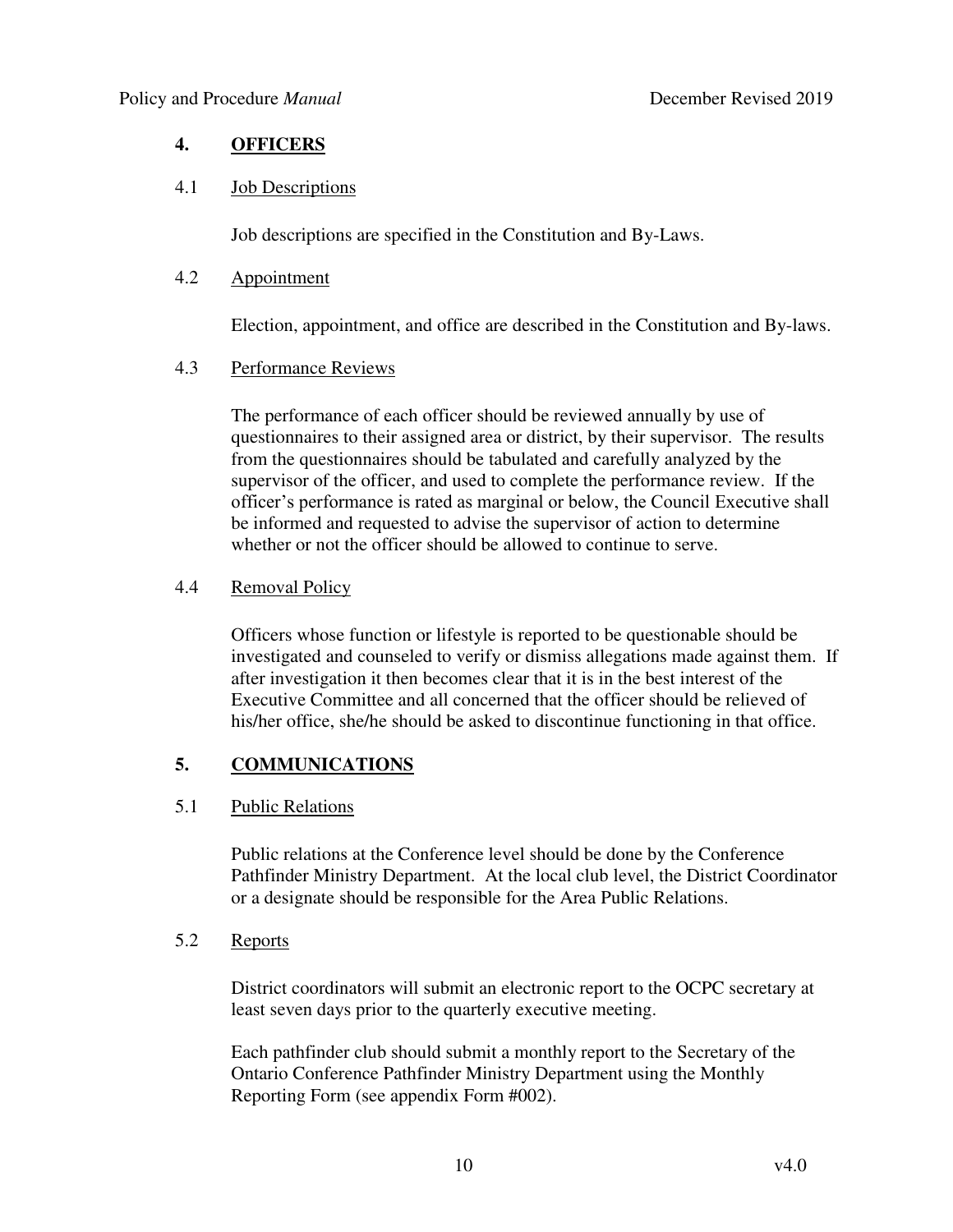#### 5.3 Newsletters

Newsletters shall be published quarterly by the OCPC.

#### **6.0 COMMITTEES**

#### 6.1 Executive

For committees, see Constitution and By-Laws for composition, qualifications and duties.

#### 6.2 Budget Committee

#### 6.2.1 Composition

The Budget Committee is a standing committee and shall consist of the:

- 1. Conference Pathfinder Director
- 2. Executive Coordinator
- 3. Assistant Executive Coordinator
- 4. Treasurer

#### 6.2.2 Role

After soliciting input from Executive Committee members, the committee shall prepare a draft budget prior to the beginning of each fiscal year. The committee shall describe in detail income and expenses that are predicted for the upcoming year. The budget shall then be presented to the Executive Committee for discussion and approval at the Fall meeting. Similarly, the Council Executive will present the proposed budget to the Council for final approval and subsequent presentation to the Ontario Conference Pathfinder Department.

#### 6.3 Camporee Committee

#### 6.3.1 Composition

The Camporee committee shall consist of members from the Executive Committee, and a maximum of 2 representatives from registered clubs (if needed) approved annually by the Executive Committee.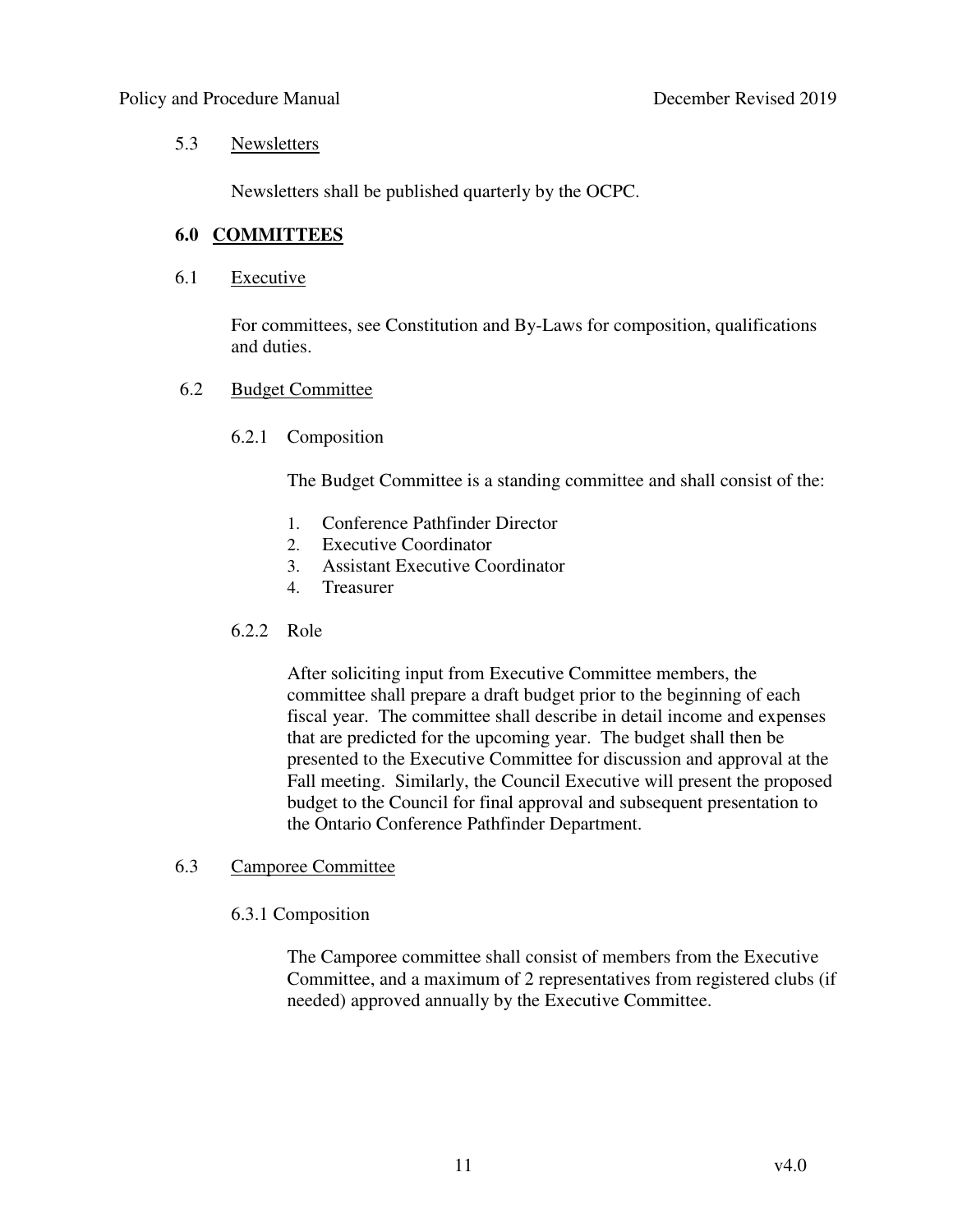6.3.2 Role

The committee shall:

- 1. Meet as determined by its Chairperson to review the past year's Camporee activities and plan for the upcoming year
- 2. Plan and execute programs that shall promote physical health, mental alertness and spirituality
- 3. Arrange an acceptable site for camping or other outdoor activities, and shall meet as needed until plans are implemented
- 4. Formulate a Camporee budget

# 6.4 Fundraising Committee

6.4.1 Composition

The Fundraising Committee shall be appointed annually by the Council Executive.

6.4.2 Purpose

The committee shall organize and coordinate fundraising activities. Meetings shall be called as determined by the Chairperson.

#### 6.5 Policy and Procedure Committee

#### 6.5.1 Composition

The Policy and Procedure Committee shall be appointed annually by the Executive Committee.

6.5.2 Role

The committee shall formulate, in draft form, policies and procedures to be approved first by Executive Committee and then by the Council.

#### 6.6 Uniform Committee

6.6.1 Composition

The Uniform Committee shall be appointed annually by the Executive Committee.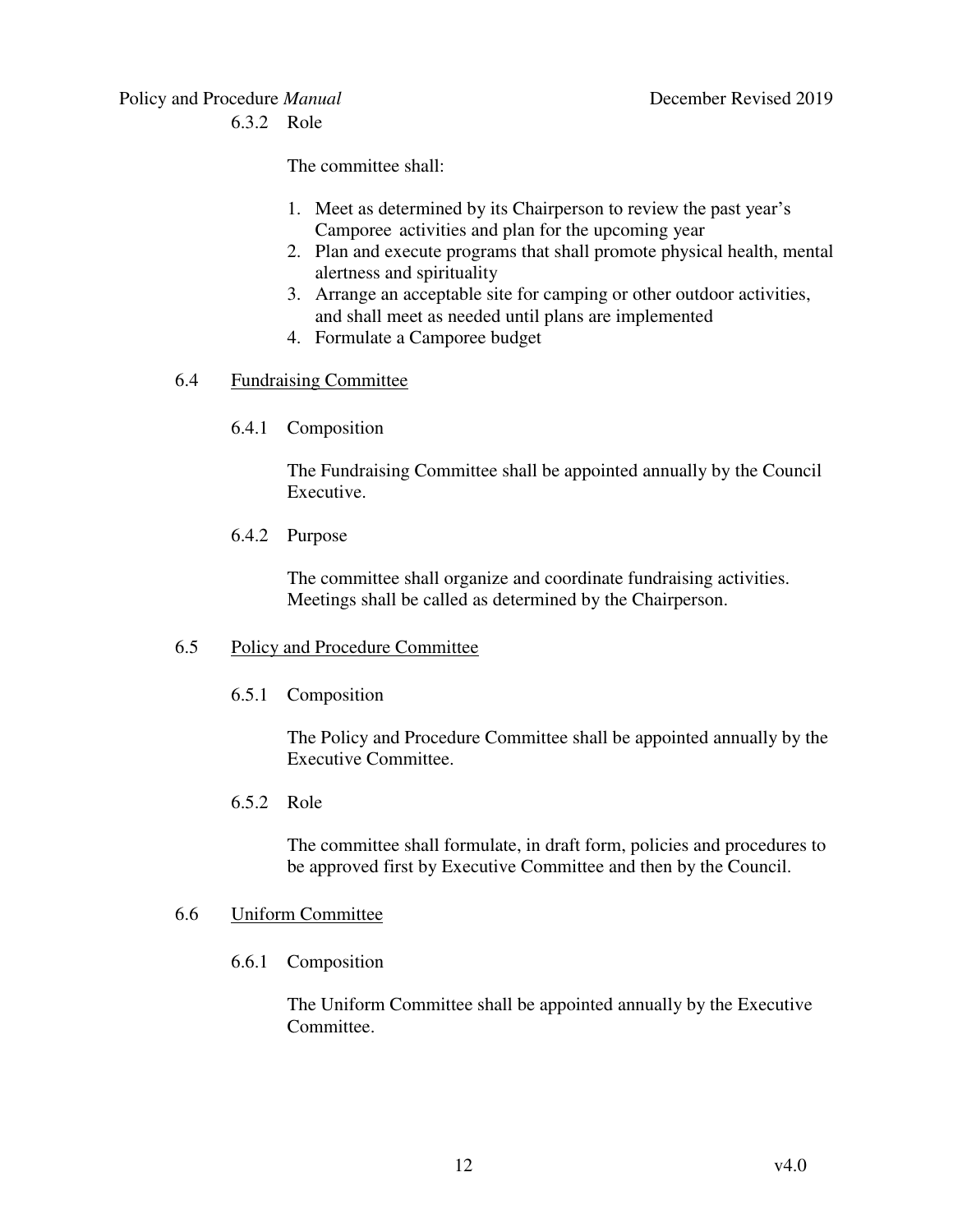The committee shall review existing policies and procedures on uniforms, develop new policies and procedures as required, and submit any proposed revisions to the Executive Council. The final approval on any changes to uniform policies and procedures shall rest with the Canadian Union.

# 6.7 Yearbook Committee

The Yearbook Committee shall be appointed annually by the Executive Committee as required.

#### 6.8 Merit Committee

The Merit Committee shall be appointed annually by the Executive Committee to review and revise the existing merit system required. New merit systems shall be developed as needed, in keeping with new trends of Pathfindering. Executive Committee shall approve any new merit system.

# **7.0 FINANCES**

# 7.1 Budgets

The Budget committee shall prepare and present a budget at the annual OCPC Fall meeting. The budget shall describe, in detail, the income and expenses that are projected for the upcoming year.

# 7.2 Authorization of Expenses

Expenses for seminars, meetings, equipment purchases, and activities conducted by the Executive Committee must be categorized according to budget definitions and have budget approval prior to being authorized for purchase or reimbursement.

#### 7.3 Personal Expenses

Personal expense budget shall be included in the annual budget. Executive Committee staff must keep an accurate record of all personal expenses incurred on Pathfinder business. All accounts and bills must be submitted to the Council Treasurer for reimbursement. The Council Treasurer shall reimburse staff according to Council guidelines.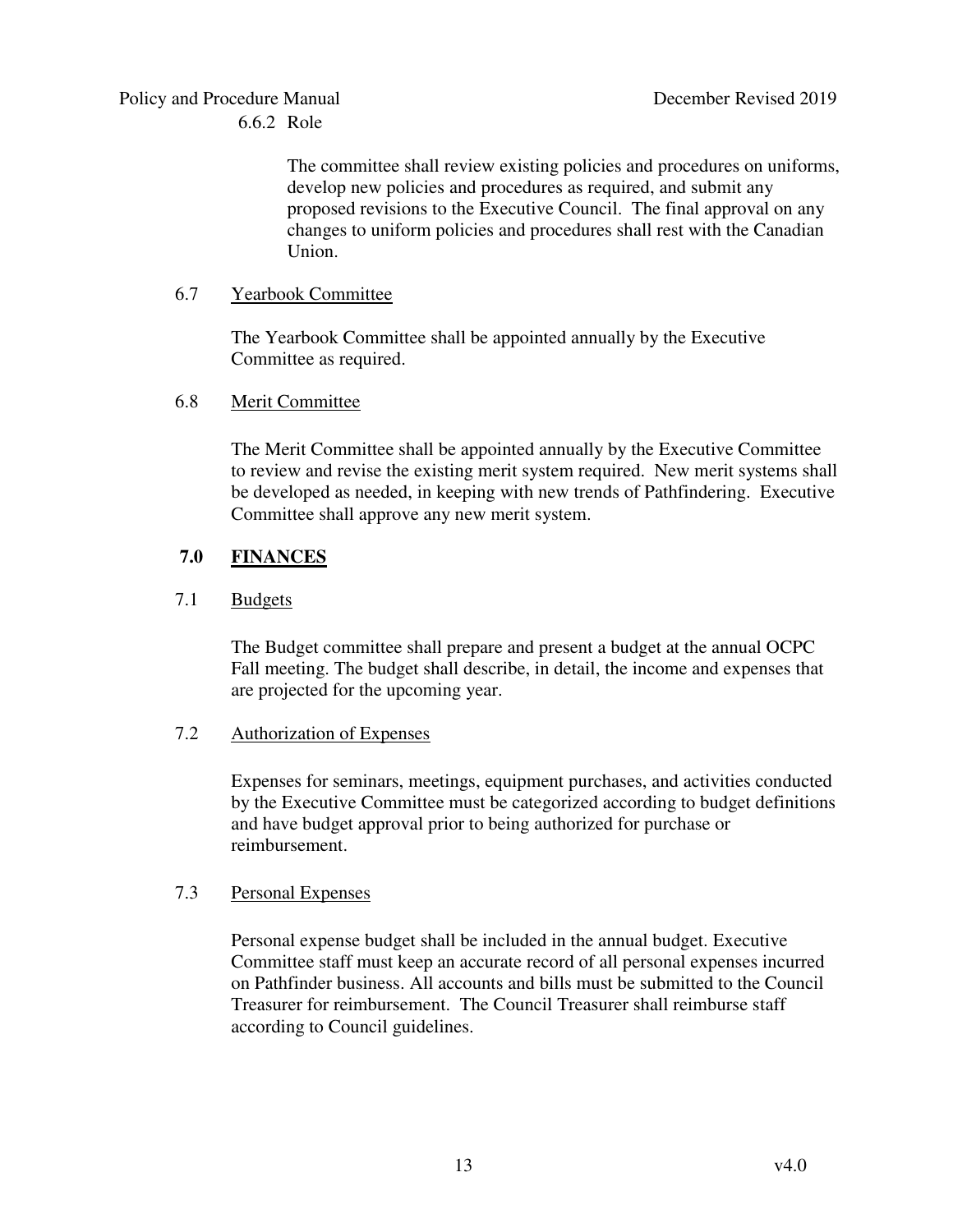#### 7.4 Executive Committee Trust Account

All funds collected on behalf of the Council, as well as all expense transactions, must be processed through the Council Treasurer. The Council Treasurer shall issue receipts for any monies collected and forward all monies collected and a monthly statement of all transactions to the Ontario Conference office. . Only the Executive Coordinator and Treasurer can request funds from the Trust Account through the Ontario Pathfinder Director.

# 7.5 Reports

The Treasurer shall render financial statements to the Executive Committee at quarterly meetings. The Treasurer shall present an annual financial report at the OCPC Directors' meeting and annual Constituency meeting. The report should include the financial statements, notes and explanations.

#### 7.6 Audits

Financial statements shall be audited as required by the Ontario Conference Auditors. The Treasurer responsible for the year's operation shall be available for consultation with the Ontario Conference Auditor.

# **8. UNIFORMS**

#### 8.1 General Conference

The General Conference has delegated the control of uniforms to each Division. Certain worldwide requirements, such as the World Badge, are to be worn as prescribed by the General Conference.

#### 8.2 North American Division (NAD)

The North American Division issued detailed uniform requirements in the NAD Pathfinder Staff Manual, which were reaffirmed in 2001 by the NAD Pathfinder Advisory Committee. They are contained on pages 44 to 48 of the Pathfinder Staff Manual.

There are several optional areas, which the NAD had identified:

- 1. National, Provincial, and Club Insignia
- 2. Headwear
- 3. Staff uniforms
- 4. Belts and Buckles
- 5. Stockings for females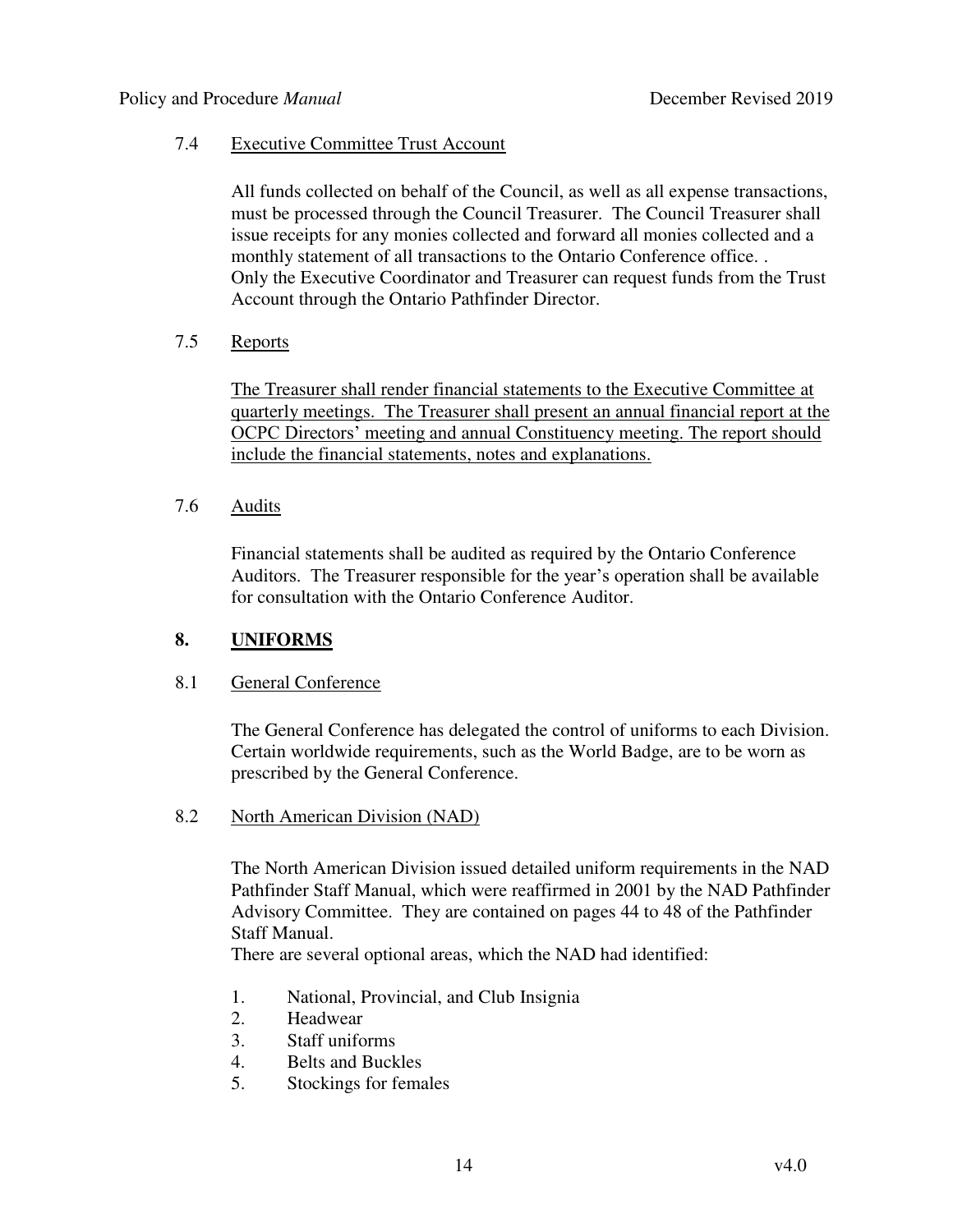6. Ties

#### 8.3 Canadian Union

The NAD has specified that national units within the NAD, such as Canada, may adopt their own uniform standards within worldwide Pathfinder standards as approved by the NAD. The basic uniform for Canada is the NAD uniform. The Canadian Union has prescribed certain requirements within the NAD options noted above.

The Canadian Union Patch will be worn on the top of the left sleeve for Canadian Union staff. Each province will use the same patch with the addition of the province name at the bottom of the patch.

#### 8.4 Ontario Conference

The OCPC has a standing committee on uniforms, which will receive and deal with questions and suggestions by clubs on the uniform practices of the Conference, through their Area Coordinator and District Coordinator to the Council Executive.

8.4.1 Type "A" Uniform:

#### 8.4.1.1 All Pathfinders

| a) Shirt/Blouse | Suntan colour.<br>Short sleeves/Long sleeves[As per club standard]                                                                                                                                                                      |
|-----------------|-----------------------------------------------------------------------------------------------------------------------------------------------------------------------------------------------------------------------------------------|
| b) Head Dress   | Black Beret with pathfinder triangle. When<br>headdress is removed, it must be placed under<br>epaulet atop the sash. [See chapters 3 Canadian]<br>drill manual for other procedures.]                                                  |
|                 | Females: Worn always when in Type "A" uniform<br>Males: Worn on head when outdoors or in a hall<br>but is removed for all prayers. In the Sanctuary, the<br>beret is worn under the RIGHT epaulet of the shirt,<br>atop the badge sash. |
| c) Neckwear     | Buttoned up collar. Pathfinder scarf and slide                                                                                                                                                                                          |
| d) Belt         | Pathfinder uniform black belt and buckle                                                                                                                                                                                                |
| 8.4.1.2 Females |                                                                                                                                                                                                                                         |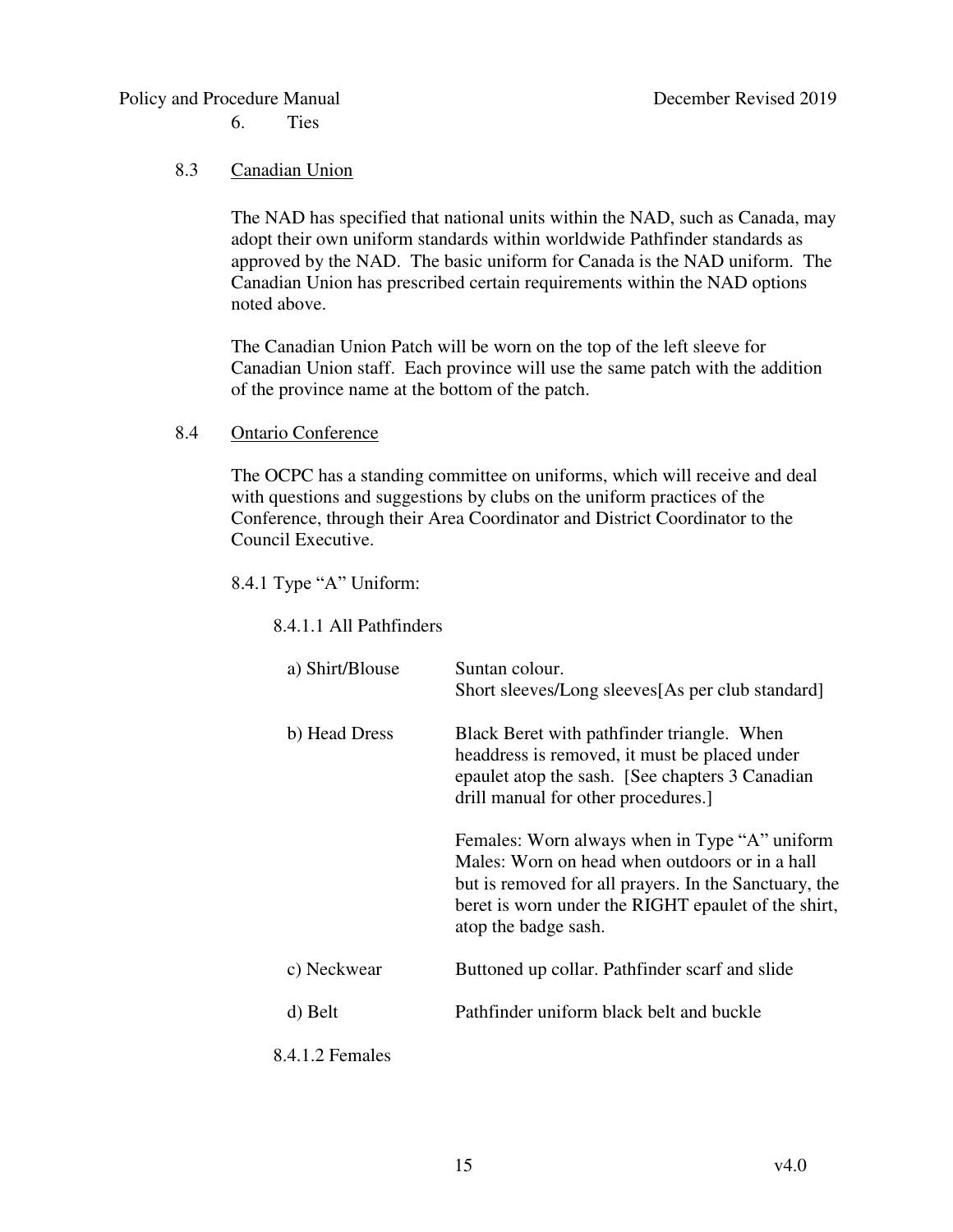| Policy and Procedure Manual | a) Skirt                                                                             |                                       | Black hemmed, narrow A-line, 1" pleat slash<br>pockets, 2 inches below the knee                                              | December Revised 2019                                                  |
|-----------------------------|--------------------------------------------------------------------------------------|---------------------------------------|------------------------------------------------------------------------------------------------------------------------------|------------------------------------------------------------------------|
|                             | b) Stockings                                                                         | pantyhose                             | Female Pathfinders and adults, black sheer                                                                                   |                                                                        |
|                             | c) Shoes                                                                             |                                       | $(3/4"$ to 1") heels, closed toe and heel                                                                                    | Black, leather or leatherette (non-decorative) dress shoes,            |
|                             | d) Pants                                                                             |                                       | Black, modest fit; personal preference.<br>(Not to be used for Sabbath sanctuary services)                                   |                                                                        |
|                             | 8.4.1.3 Males                                                                        |                                       |                                                                                                                              |                                                                        |
|                             | a) Pants                                                                             | Black, no cuffs.                      |                                                                                                                              |                                                                        |
|                             | b) Socks                                                                             | <b>Black</b>                          |                                                                                                                              |                                                                        |
|                             | c) Shoes                                                                             |                                       | Black, leather or leatherette (non-decorative) dress shoes                                                                   |                                                                        |
|                             | 8.4.1.4                                                                              |                                       | Leader Variation - Non-Master Guide                                                                                          |                                                                        |
|                             | a) Tie                                                                               | $Men -$                               | Black necktie worn tucked in in below<br>second button of shirt or full length.                                              |                                                                        |
|                             |                                                                                      | Female-                               | Black tuxedo tie                                                                                                             |                                                                        |
| 8.4.2                       |                                                                                      | Type "B" Uniform: All Pathfinders     |                                                                                                                              |                                                                        |
|                             |                                                                                      | a) "T" shirts in Club primary colour* |                                                                                                                              |                                                                        |
|                             | b) Blue jeans/long pants, culottes/gaucho/capri pants, Bermuda shorts;<br>modest fit |                                       |                                                                                                                              |                                                                        |
|                             | c) Shoes: Runners or Hiking boots                                                    |                                       |                                                                                                                              |                                                                        |
|                             | d) Hat, i.e. wide brim or Ball cap: outdoor/camp use                                 |                                       |                                                                                                                              |                                                                        |
|                             | e) Scarf and slide                                                                   |                                       |                                                                                                                              |                                                                        |
|                             |                                                                                      |                                       | the Executive Coordinator to prevent duplication. If a club is inactive<br>for 2 years, the club colour will be surrendered. | *Club primary colour, once chosen by the club, must be registered with |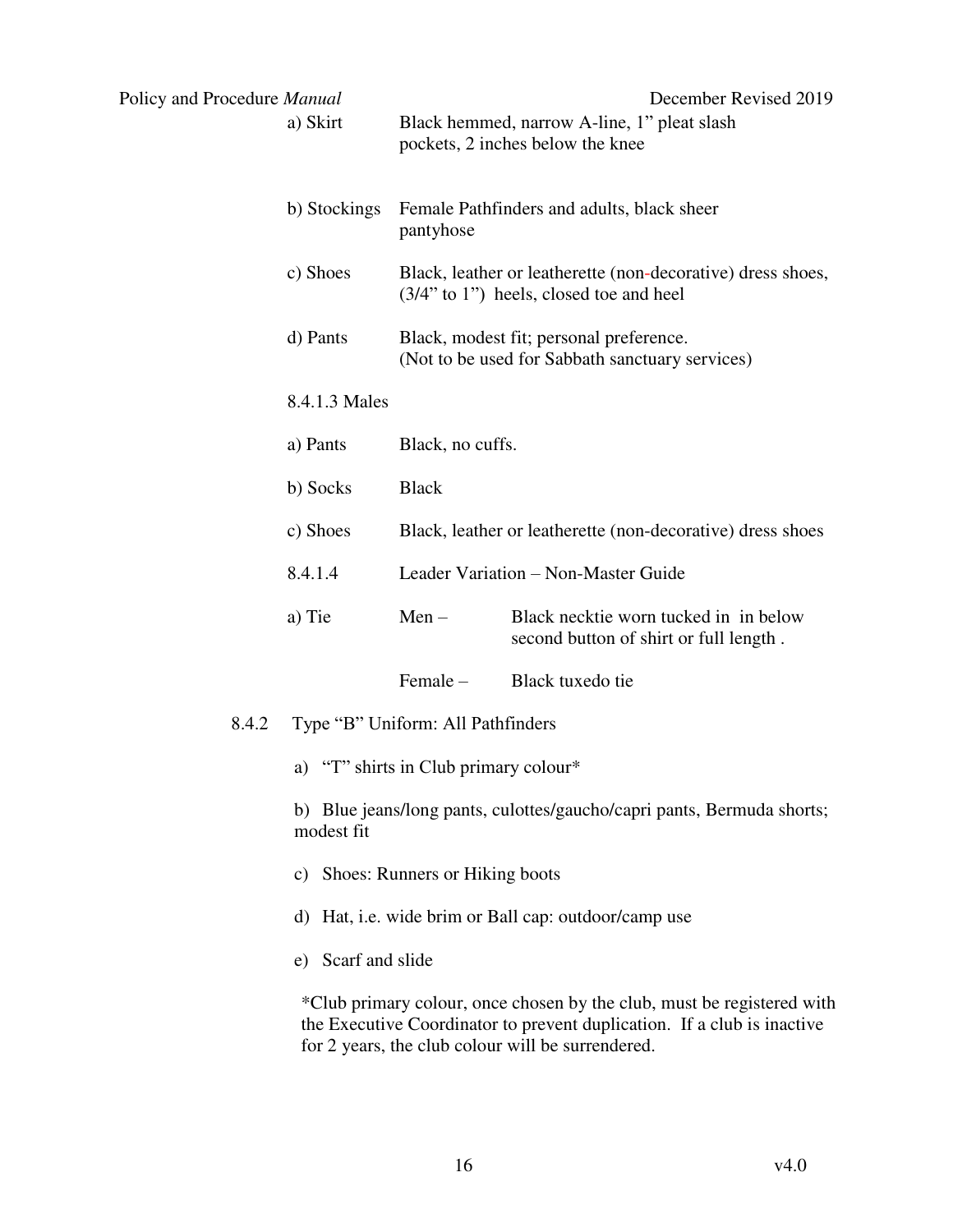- 8.4.3 Alternate Type "A" uniform
	- a) White dress shirt/blouse
	- b) Black skirt/pants
	- c) Black shoes
	- d) Black socks: males;
	- e) Black sheer pantyhose females
	- f) Scarf and slide

Alternate uniform is a temporary measure that should not last longer than 3 months.

- 8.4.4 For Inspection, Ceremonies and Prescribed events
	- a) Type "A" Headdress
	- b) Scarf and Slide
	- c) T-shirt tucked in pants or skirt

#### 8.4.5 Insignia

- a) Pathfinder Insignia as per NAD Uniform Standards
- b) Leaders Insignia
- c) Placement of Pathfinder Pins including PBE Pins

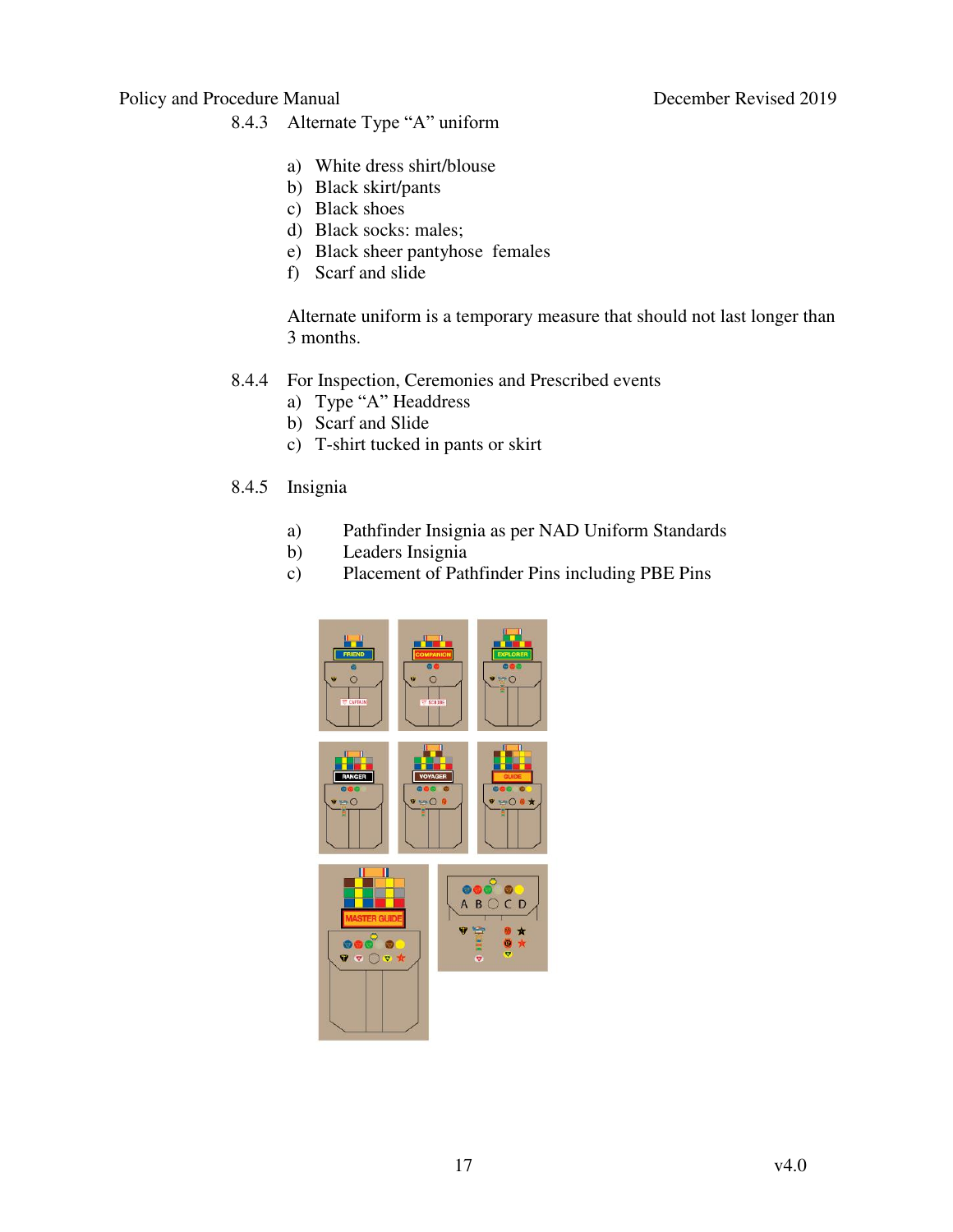Gold Bars on Epaulet slides

| a) Narrow Bar                                               | Deputy Directors               |
|-------------------------------------------------------------|--------------------------------|
| b) Medium Bar                                               | Director                       |
| c) Narrow and Medium Bar                                    | <b>Administrative Director</b> |
| d) Two Medium Bars                                          | Area Coordinator               |
| e) Two Medium Bars & One Narrow Bar                         | <b>District Coordinator</b>    |
| f) Three Medium Bars                                        | Assistant to the Executive     |
| Coordinator                                                 |                                |
| g) Three Medium Bars & one Narrow Bar Executive Coordinator |                                |
| h) Four Medium Bars                                         | Conference Pathfinder Director |
| i) One Thick Bar                                            | <b>Union Director</b>          |

# 8.4.6 Sash

The sash is the personal club history of the Pathfinder. It is worn over the right shoulder, under the scarf and preferably under the epaulet sloping to the left.

Sash is produced using Pathfinder standard black fabric, wide enough for up to 3 honors and as long as the fingertips on the left hand when standing at attention. The sash is worn only with Type "A" uniform.

Only one sash is to be worn as part of the uniform.

Items to be worn on the front of the sash include name plate, and earned Pathfinder honor badges.

Camporee and fair patches can be worn on the back of the sash.

8.4.7 Lanyards

Red/White- Council Executive members.

 . Selected colour: Pathfinder Clubs\*. Adult loop size: 30" whistle cord 12" Pathfinder loop size: 25" whistle cord 12"

\*Executive Committee authorizes colours.

| 8.4.8 Colour Party       | Full Type "A" uniform $\&$ white gloves                                                                       |
|--------------------------|---------------------------------------------------------------------------------------------------------------|
| 8.4.9 Ontario Drill Team | Black epaulets and white lanyards with Red<br>Berets and Ascots; to be used only when<br>representing Ontario |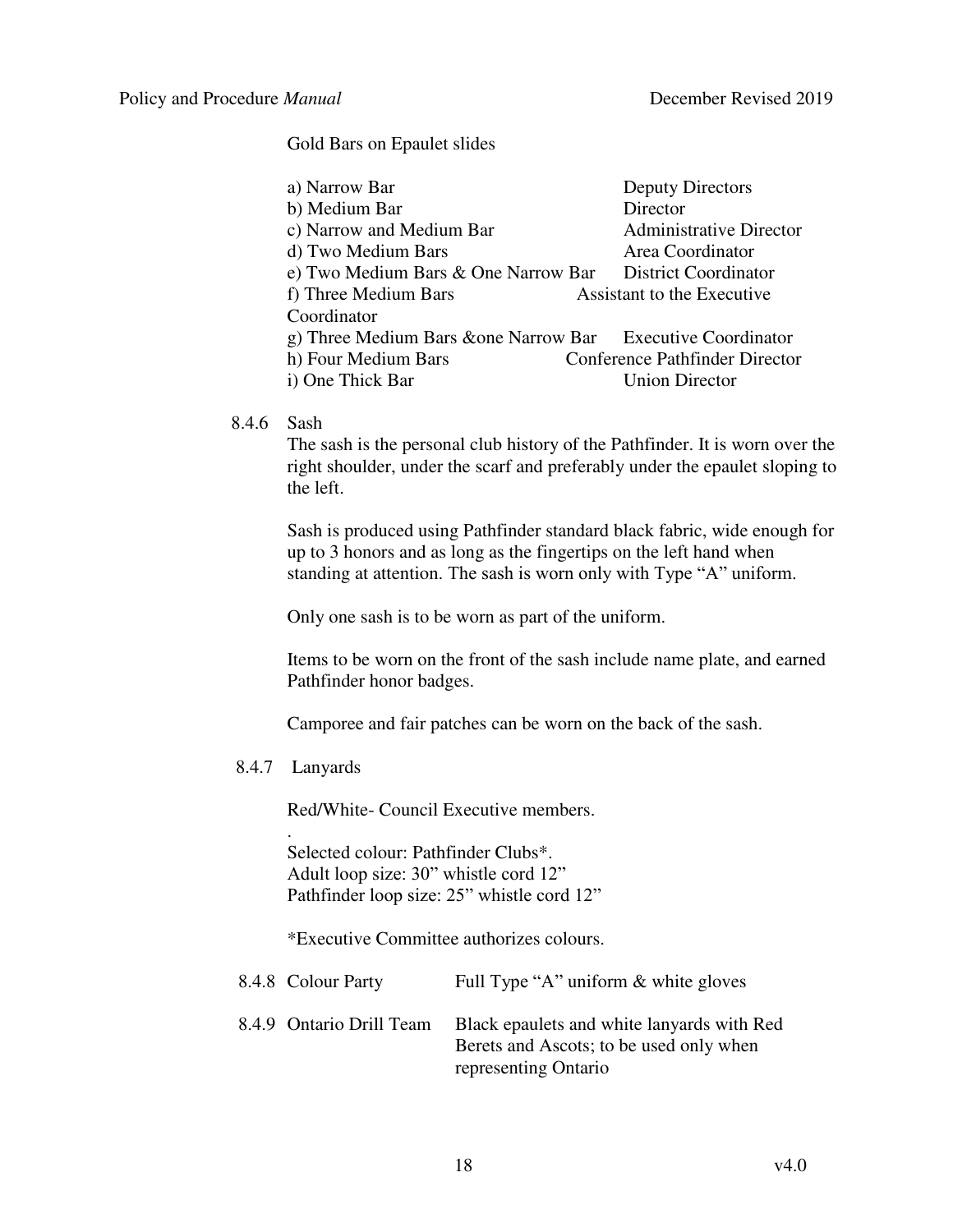| Policy and Procedure Manual | December Revised 2019                                                                                         |
|-----------------------------|---------------------------------------------------------------------------------------------------------------|
| 8.4.10 Ontario Drum Corp    | Black epaulets and white lanyards with Red<br>Berets and Ascots; to be used only when<br>representing Ontario |
| 8.4.11 Special Club Teams   | Club colours or other colour as distinguishing<br>feature <i>i.e.</i> Drum corps.                             |

# 8.4.12 Type "A" **Uniform Pathfinder Leaders:**

# 8.4.12.1 **All Master Guide Leaders**

| a) Shirt/Blouse  | Suntan colour.<br>Short sleeves/Long sleeves                                                                                                                                                                                                     |  |  |
|------------------|--------------------------------------------------------------------------------------------------------------------------------------------------------------------------------------------------------------------------------------------------|--|--|
| b) Head Dress    | Green Beret with Master Guide Flash as per NAD.<br>When headdress is removed, it must be placed<br>under epaulet atop the sash. [See chapters 3<br>Canadian drill manual for other procedures.]                                                  |  |  |
|                  | Females: Worn at all times when in Type "A"<br>uniform<br>Males: Worn on head when outdoors or in a hall<br>but is removed for all prayers. In the Sanctuary, the<br>beret is worn under the RIGHT epaulet of the shirt,<br>atop the badge sash. |  |  |
| c) Neckwear      | Buttoned up collar. Black Tie and Master Guide<br>scarf and slide                                                                                                                                                                                |  |  |
| d) Belt          | Master Guide uniform black belt and buckle                                                                                                                                                                                                       |  |  |
| e) AYMT Pins     | Worn on the sash                                                                                                                                                                                                                                 |  |  |
| 8.4.12.2 Females |                                                                                                                                                                                                                                                  |  |  |
| a) Skirt         | Green hemmed, narrow A-Line, 1" pleat slash<br>pockets, 2 inches below the knee                                                                                                                                                                  |  |  |
| b) Stockings     | Female Pathfinders and adults, black sheer<br>pantyhose                                                                                                                                                                                          |  |  |
| c) Shoes         | Black, leather or leatherette (non-decorative) dress shoes,<br>$(3/4"$ to 1") heels, closed toe and heel                                                                                                                                         |  |  |
| d) Pants         | Green, modest fit; personal preference.<br>(Not to be used for Sabbath sanctuary services)                                                                                                                                                       |  |  |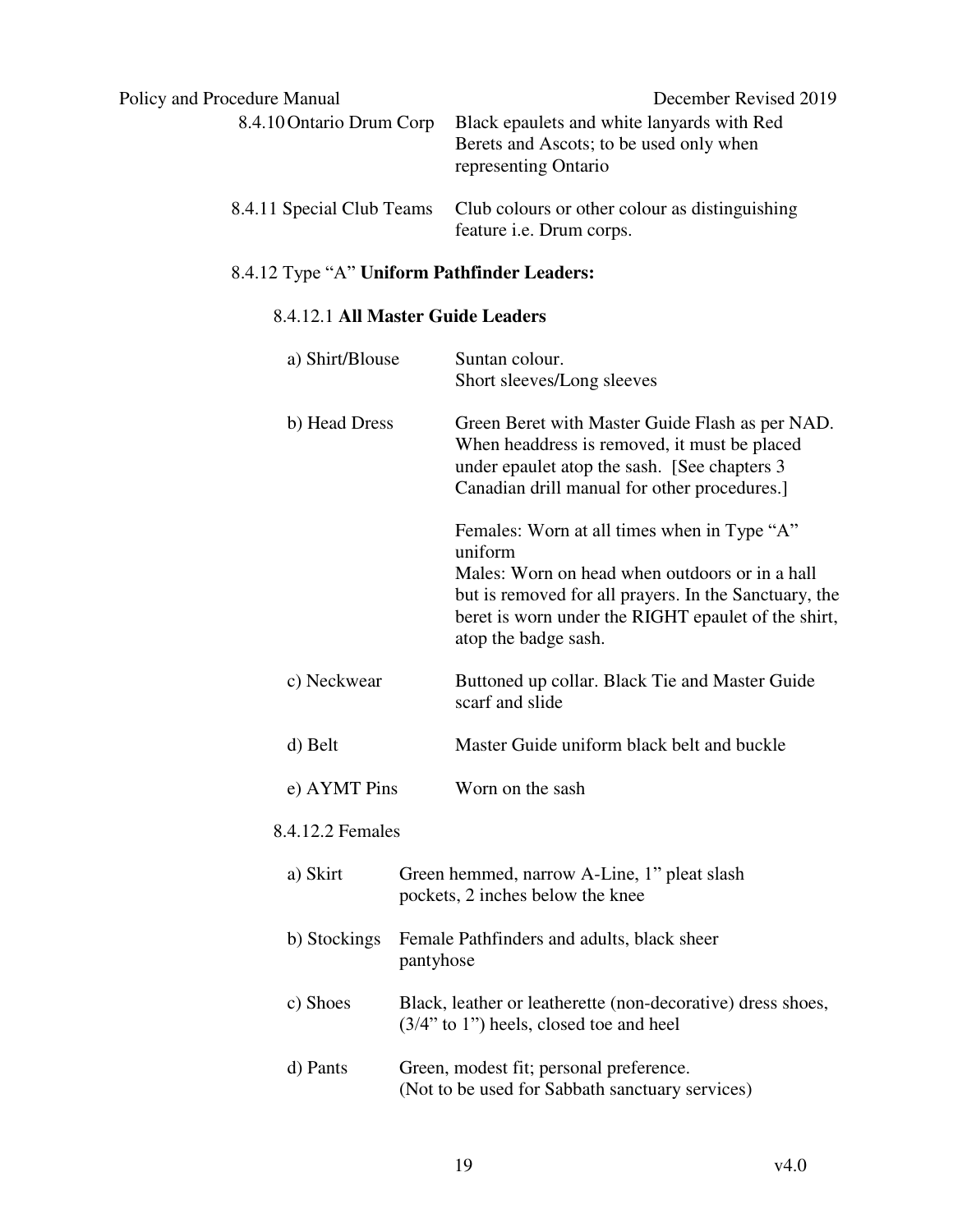#### 8.4.12.3 Males

|          | a) Pants                                                             | Green, no cuffs. |                                                                              |  |
|----------|----------------------------------------------------------------------|------------------|------------------------------------------------------------------------------|--|
|          | b) Socks                                                             | <b>Black</b>     |                                                                              |  |
| c) Shoes |                                                                      |                  | Black, leather or leatherette (non-decorative) dress shoes                   |  |
|          |                                                                      |                  |                                                                              |  |
|          | a) Tie                                                               | $Men -$          | Black necktie worn tucked in below second<br>button of shirt or full length. |  |
|          |                                                                      | $Female -$       | Black tuxedo tie                                                             |  |
|          | 8.4.13 Type "B" Uniform: Pathfinder Executive Committee Members      |                  |                                                                              |  |
|          | As specified by the Executive Committee*<br>a)<br>b) Scarf and slide |                  |                                                                              |  |
|          |                                                                      |                  |                                                                              |  |

\*Executive Coordinator from time to time along with the Executive Committee specifies Type –B wear.

#### 8.4.14 Alternate Type "A" uniform

- g) Tan dress shirt/blouse
- h) Black skirt/pants
- i) Black shoes:
- j) Black socks: males;
- k) Black sheer pantyhose females
- l) Scarf and slide

Alternate uniform is a temporary measure that should not last longer than  $six(6)$  months.

 According to current NAD Pathfinder uniform policy, if you have earned the Master Guide Class there are several items that you can wear on your dress uniform. They are listed them below:

1) The MG pin on the flap of your left chest pocket where the class level pins go.

2) The MG name stripe over the top of the left chest pocket.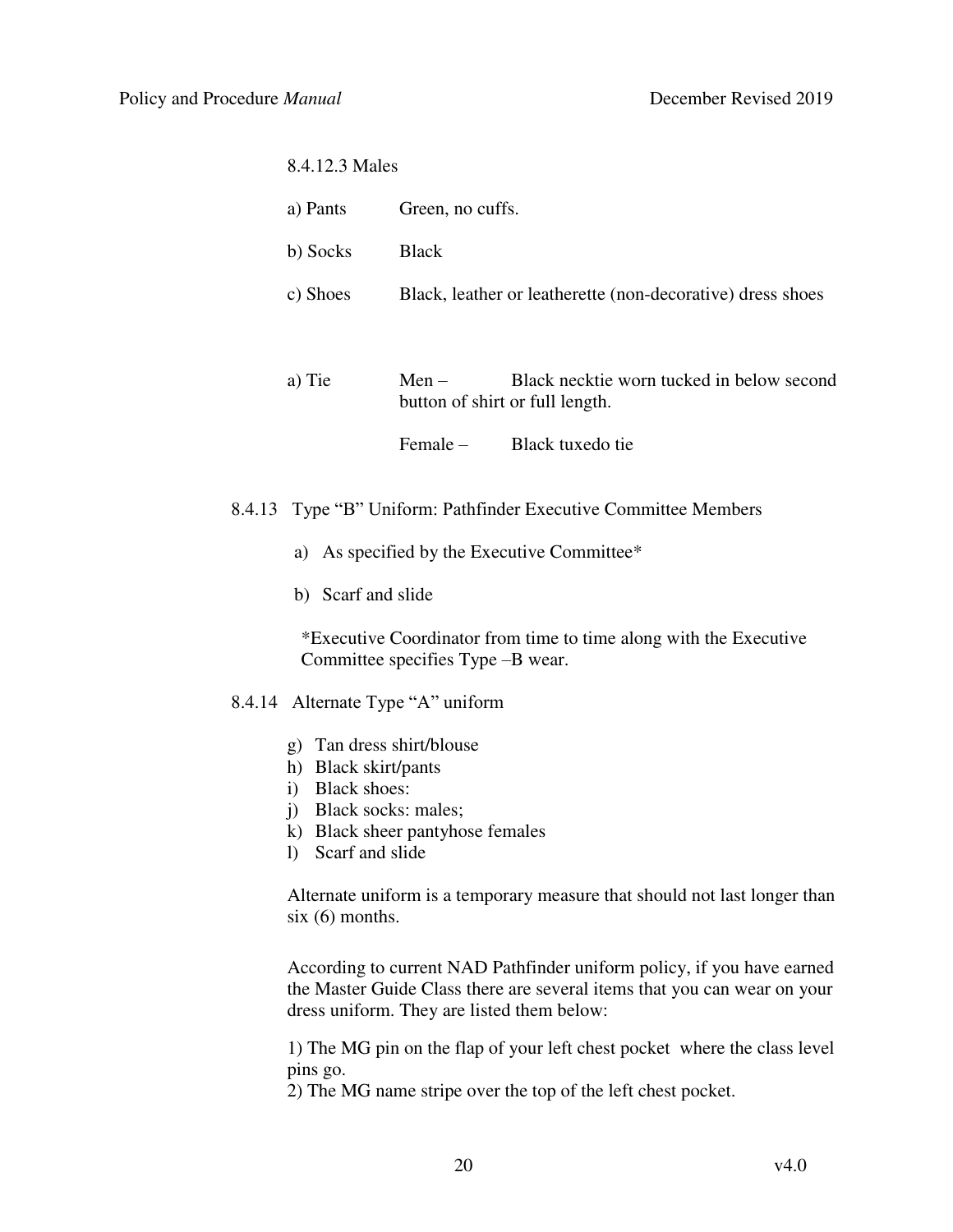3a) The MG star patch on your left sleeve below the world patch. 3b) The MG star with six class chevrons on your left sleeve below the world patch, if you have also earned all six of the Investiture Achievement levels.

4) The yellow Pathfinder Master Guide scarf with red edging, class level stripe and either the printed MG logo on the back or the embroidered MG logo on the back. (Unlike the chevrons which must be earned, tradition holds that the ribbon does not indicate that the MG has necessarily earned the levels, but instead is authorized to lead/teach them.) A number of people sew the large MG logo patch over the printed logo on the scarf. 5**) A beret with the MG patch "flash" on the front over your left eye.**

# **9.0 CONFERENCE TRAINING**

# 9.1 Framework

Any instruction, workshop, seminar, etc., that certifies Pathfinders or Leaders for achievement is a Training Course.

The NAD and Canadian Union specify particular types of training, which must be completed under the supervision of the Conference.

In Ontario, Conference training is to be carried out under the direction of the OCPC by Instructors certified by the Executive Committee and the Instruction Coordinator. Program content shall conform to the guidelines issued by the NAD and the Canadian Union.

# 9.2 Costs

Insofar as is possible, the out-of-pocket training costs such as rental of nonconference facilities, provided meals, purchased instructional materials, prizes and awards will be reimbursed by the normal reimbursement process and paid from their individual allowance allocated annually in the Pathfinder Council budget.

# 9.3 Approvals

Contents of Conference Programs and the appointment of Instructors shall be approved by the Executive Committee prior to advertisement. The financial arrangements will be made within the annual budget approved by the Executive Committee and arranged through the Conference Pathfinder Department and the Instruction Coordinator.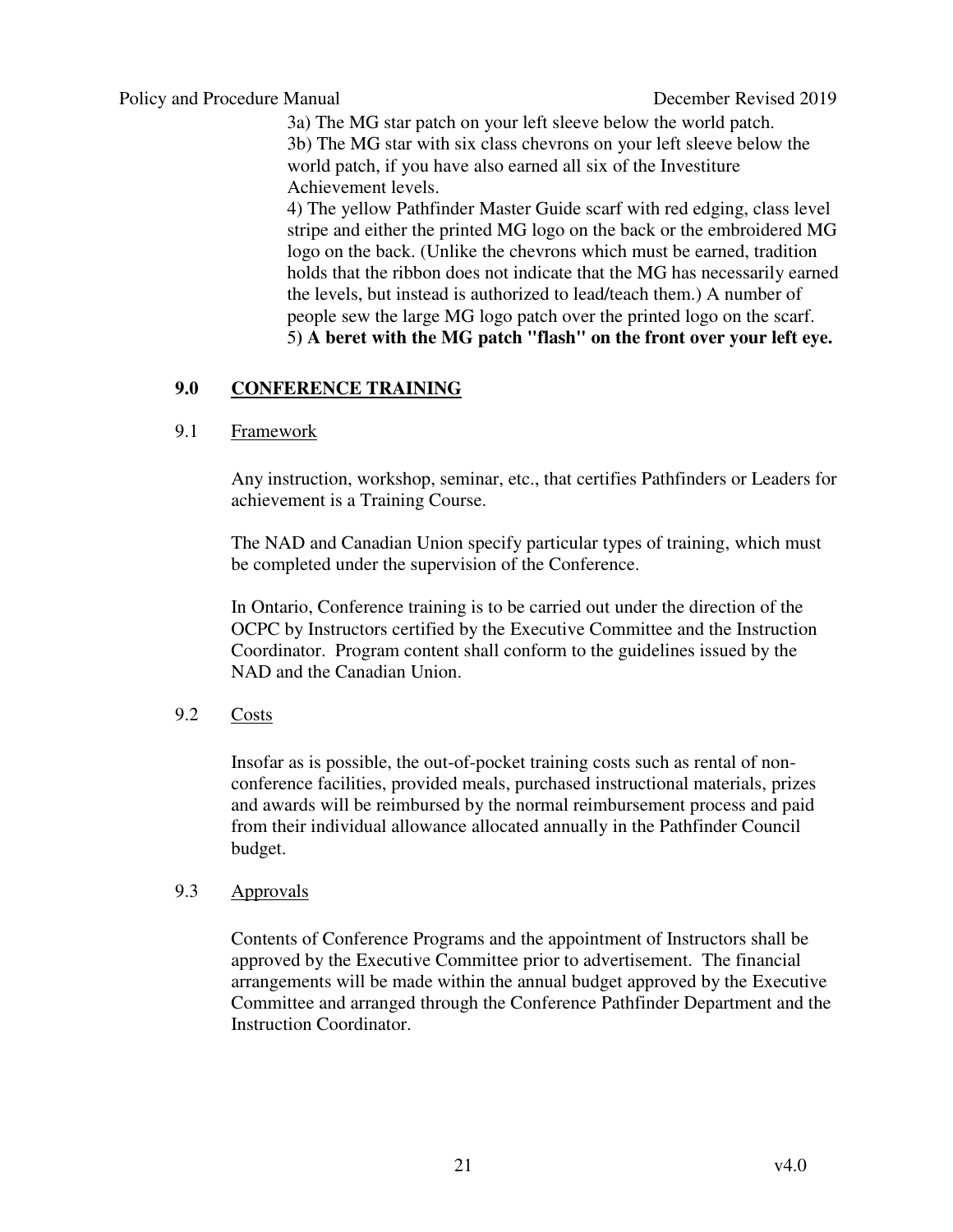# 9.4 Record of Achievements

At the end of each training session, a certificate will be issued to each successful participant showing the details of the training content, time of instruction, and instructor(s). A copy of this information will be sent to the Instruction Coordinator who will approve the training earned and forward the data to the Ontario Conference Pathfinder Department for the official records, and the issuance of any additional certificates.

# 9.5 Training Programs

# 9.5.1 Basic Staff Training

The ten (10) hours of required instruction will be delivered by the Executive Committee Training Committee regionally with the assistance of the Districts Coordinators to specified locations as required in the province to allow convenient participation by all candidates in Ontario.

Subsequent training to achieve Master Guide status is the responsibility of the Master Guide Ministry

# 9.5.2 Counsellor-in-Training (C.I.T.)

Until a program is developed by the NAD or the Canadian Union, the Instruction Coordinator will be responsible for developing an appropriate Ontario program for approval of the Council Executive, until the NAD or the Canadian Union develops a program.

# 9.5.3 Special Training Programs

From time to time special training programs to fulfill specialized needs may be identified, developed, and brought to the OCPC Executive for approval before implementation.

# 9.5.4 AYMT(Adventist Youth Ministries Training)

For Pathfinders is a curriculum of learning designed to provide role specific training for adult staff members. While it's primary targets are those who have been invested as Master Guides, it also provides structured training for staff who have not yet earned their Master Guide class, as well as some direct connection to the Master Guide Curriculum.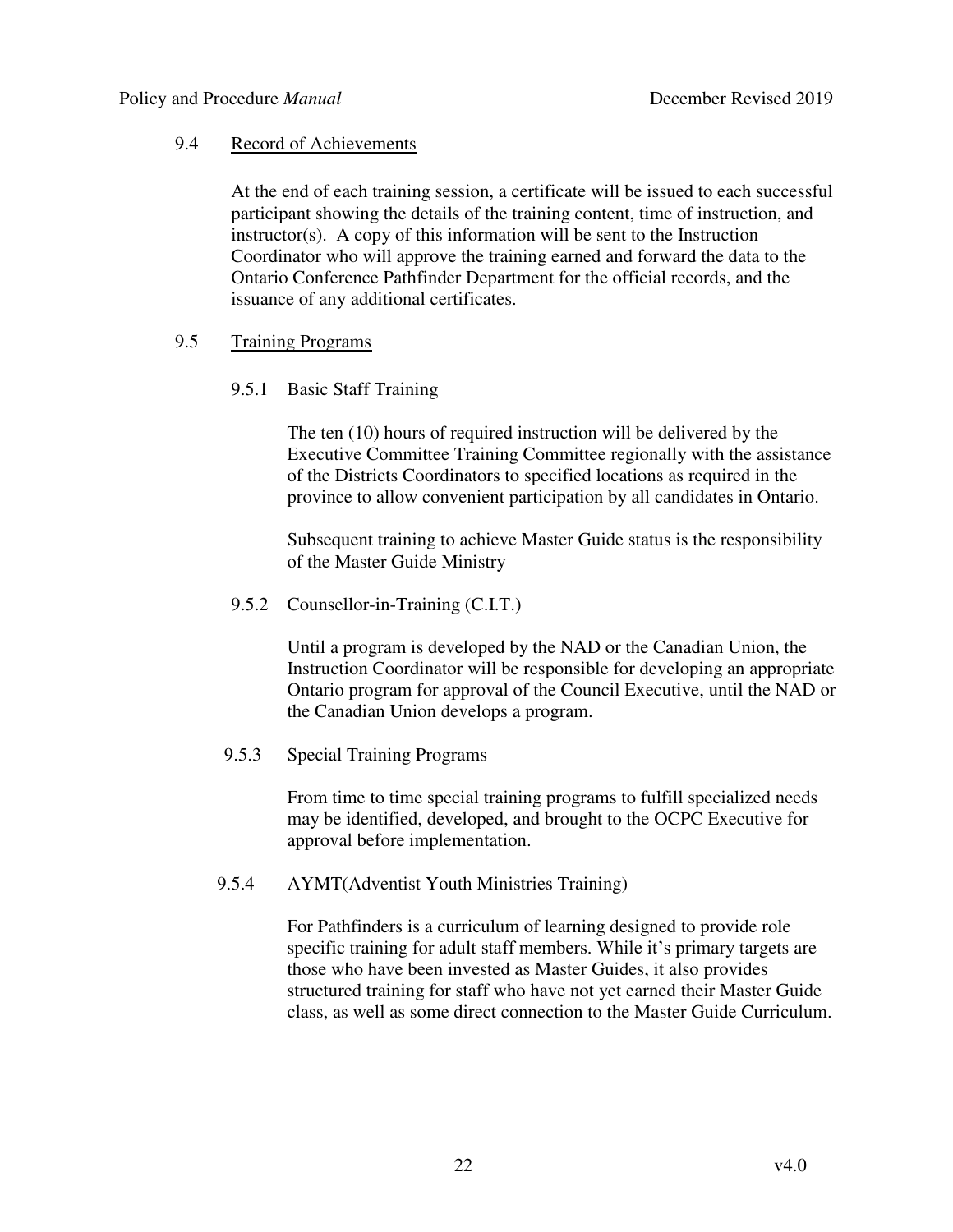# **10.0 CONFERENCE CAMPOREE**

10.1 The Camporee Committee

The Camporee Committee will consist of:

- 1. The Executive Coordinator, Assistant Executive Coordinator and the Ontario Conference Pathfinder Director (ex-officio); and
- 2. Council members appointed by the Executive Committee.

#### 10.2 Date Selection

The usual process for selecting the date for the Ontario Conference Camporee is:

1. Discussion at the fall meeting of the Ontario Pathfinder Council.

2. Some calendar dates will be suggested by the OCPC Executive and additional dates will be added as required and voted on by the Council.

3. In an emergency, the Council Executive may set or revise the date for the Camporee.

#### 10.3 Communications

The OCPC shall ensure that all Ontario Pathfinder Clubs are informed of the dates, location, theme, and proposed program of the camporee five (5) months before the commencement of Camporee to ensure that every club can make adequate preparations.

# 10.4 Costing

The OCPC Executive committee shall approve a budget for the annual camporee with the objective of minimizing the costs to each club for camporee attendance. All expenses associated to the planning of camporee will be approved by the Executive Committee and shall be charged to the camporee budget.

# **11. FAIRS**

# 11.1 Local/ Area/ District/ Conference

Pathfinder fairs may be conducted by individual clubs, Areas or Districts independently or as part of local community or regional fairs. Fairs are not intended to be fundraising projects, but rather, an attempt to exhibit Pathfindering as well as for outreach ventures.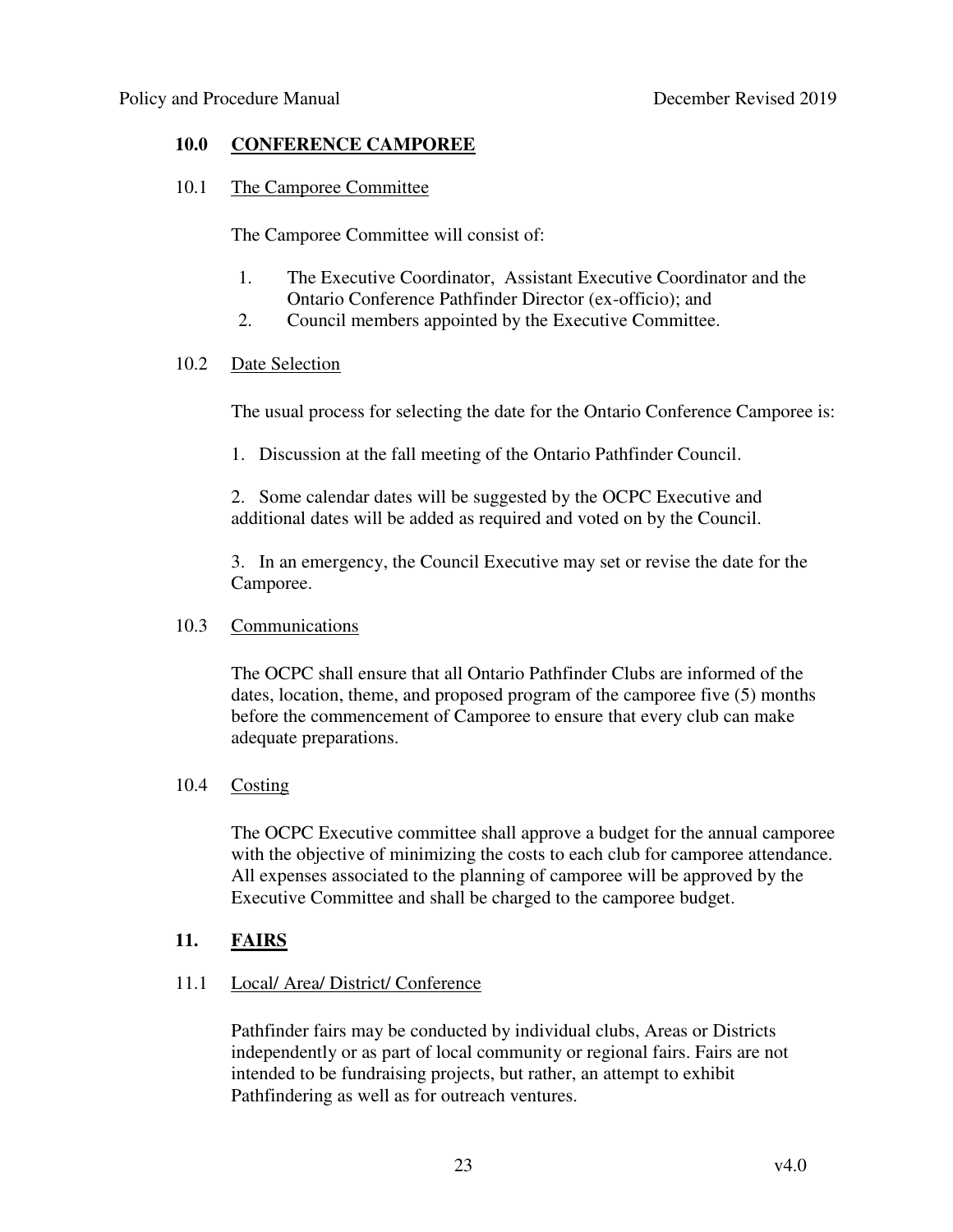# **12. FUNDRAISING**

Individual club fundraising activities shall be given first priority when assigning approval to ideas. The Council's fundraising projects should be considered so that they will in no way conflict with or give competition to local club projects.

# **13. DRILL AND CEREMONIES**

#### 13.1 Policy Framework within Existing NAD and Canadian Policies

The following policies and procedures are supplemental to the Pathfinder Drill Manual issued by the Canadian Union; in case of any perceived conflict in provisions, the Drill Manual will take precedence. The Drill Manual contains four chapters on drill procedures and three other chapters on:

- a) Pathfinder Cub Opening Ceremonies
- b) Pathfinder Camporee Flag Ceremony
- c) Flag Rules and Etiquette

The Pathfinder Staff Manual issued by the NAD also supercedes any provisions in this policy. However, when the Manual suggests a program and content, provisions of this policy will take precedence in Ontario. The purpose, then, of this policy and procedure is to specify any requirement that does not conflict with the two manuals above, but where definite Ontario/Canadian requirements are necessary. In some cases, because of the different policy in effect in Ontario, such as flags, national pledges national anthems, investiture officials, and insurance arrangements.

In PART THREE: PROGRAMMING AIDS, subsection 2. Special Program Features, the following are described with a combination of requirements and suggestion:

- a) Page 223 Enrollment Night Program
- b) Page 225 Pathfinder Day
- c) Page 233 Induction Ceremony
- d) Page 238 Investiture
- e) Page 244 Pathfinder Club Formal Inspection
- f) Page 249 Pathfinder camporee
- g) Page 267 Pathfinder Fair
- h) Page 285 Soap Box Derby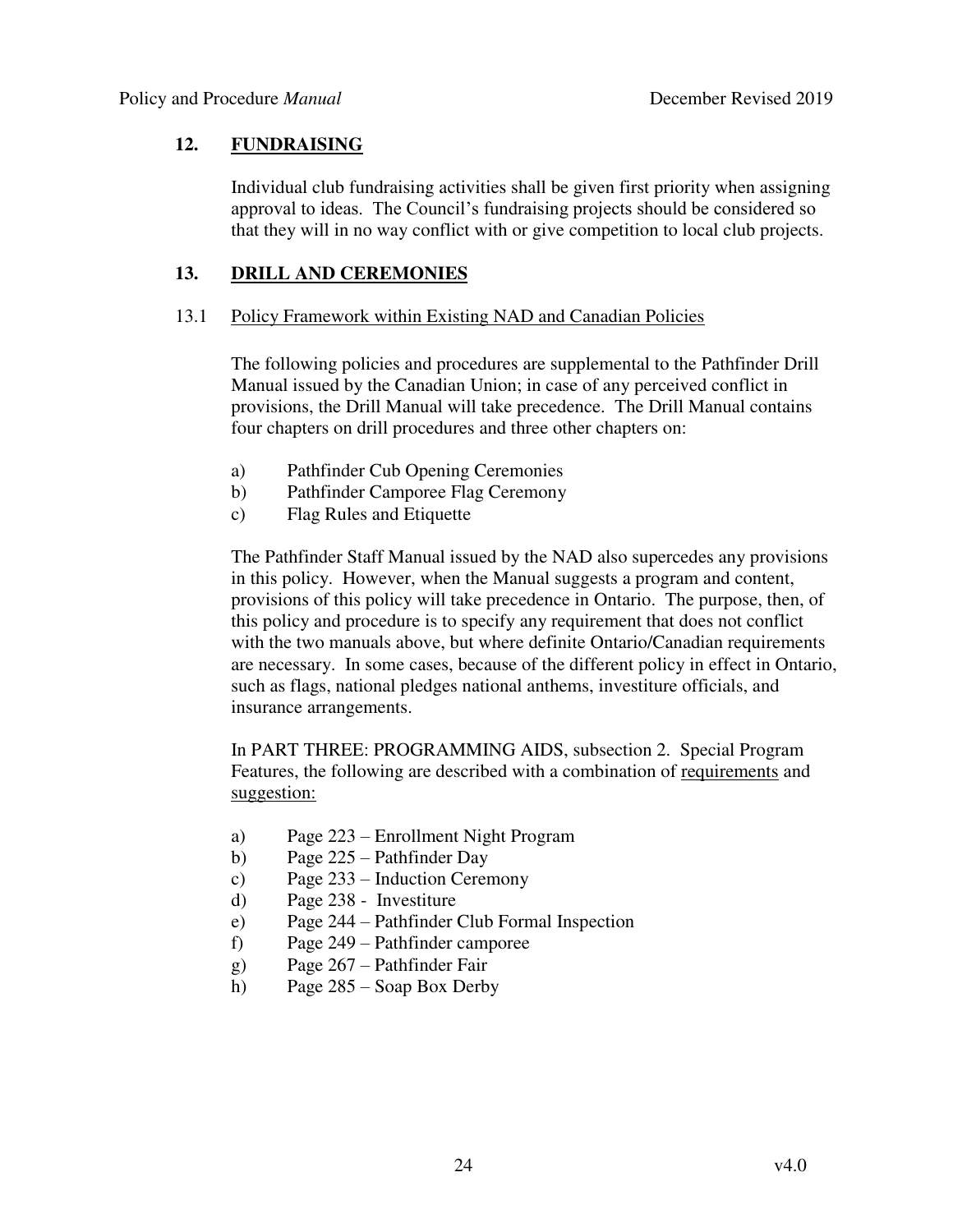# 13.2 Flags

When carried in church the Canadian flag is carried alone or to the right of other flags in direction of travel.

When posting flags in Church, the Canadian flag if posted on the platform goes to the right of the speaker. When posted at the same level as the congregation, goes to the right of the congregation. Pathfinder and other flags are posted on the opposite side. Flags of other countries are posted to the left of the Canadian flag in alphabetical order.

When the National anthem is played the Canadian flag should be raised higher than all other flags, and all heads should be turned in its direction.

# 13.3 Marching in Church

When doing the processional all pathfinder personnel taking part shall do the slow march. The recessional shall be quick march.

# 13.4 Law and Pledge

Whenever and wherever the Pathfinder Law and Pledge is said, all Pathfinder personnel will be at the attention position with no hand movements.

# 13.5 Saluting

1. Compliments should be paid to all higher-ranking personnel at all times.

2. Compliments should be paid whenever it is necessary to do so, whether inside a building and with or without headdress.

# 13.6 Discipline

Discipline is a set or system of rules for conduct. Discipline is to teach, to develop by instruction and exercise. The Pathfinder must be taught the standard of law and order, the club's expectations and then exercise what has been learned.

A good leader will constantly be disciplining (teaching) the Pathfinders, but she/he will not use punishment in the Pathfinder program. The Pathfinder Staff Manual should be used as a reference. It outlines:

- 1) Prevention of Discipline Problems
- 2) Effective Discipline
- 3) Principles of Discipline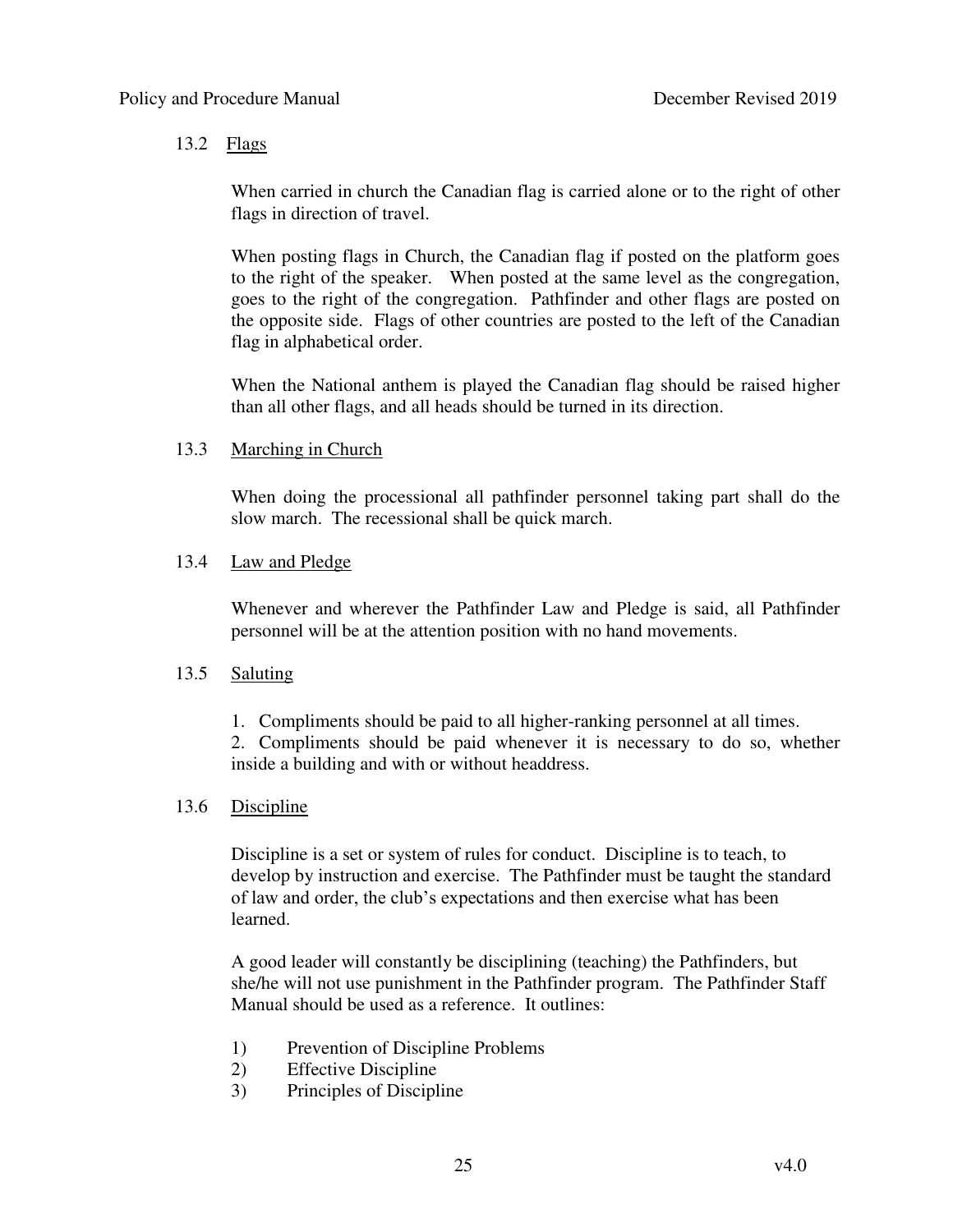4) Do's and Don'ts of Club Discipline

Each Pathfinder Staff member must be familiar with the contents of the Discipline Sections listed above.

# **14. EQUIPMENT**

14.1 Storage of Equipment

 All Ontario Conference Pathfinder equipment shall be stored at the Ontario Conference office. All items will be labelled and categorized for inventory and tracking. Where necessary, the Executive Committee may give approval for equipment to be held in location other than the Ontario Conference office with a time limited attached.

- 14.2 Audio-Visual
- 14.3 Camping
- 14.4 Flags and Standard

To Follow

# 15. **SAFETY AND HEALTH**

- 15.1 Insurance
	- 15.1.1 Liability Insurance.

Only those Leaders and Pathfinders duly registered as Club members, and Pathfinder Executive Committee members are covered by Ontario Conference liability insurance. Guests at events are not covered by Conference liability insurance.

15.1.2 Travel and Supplementary Medical Insurance.

This is required for Executive Committee members, Club Leaders and Pathfinders when traveling to program activities out of the province Ontario. Clubs must arrange their own travel and medical insurance for Leaders and Pathfinders.